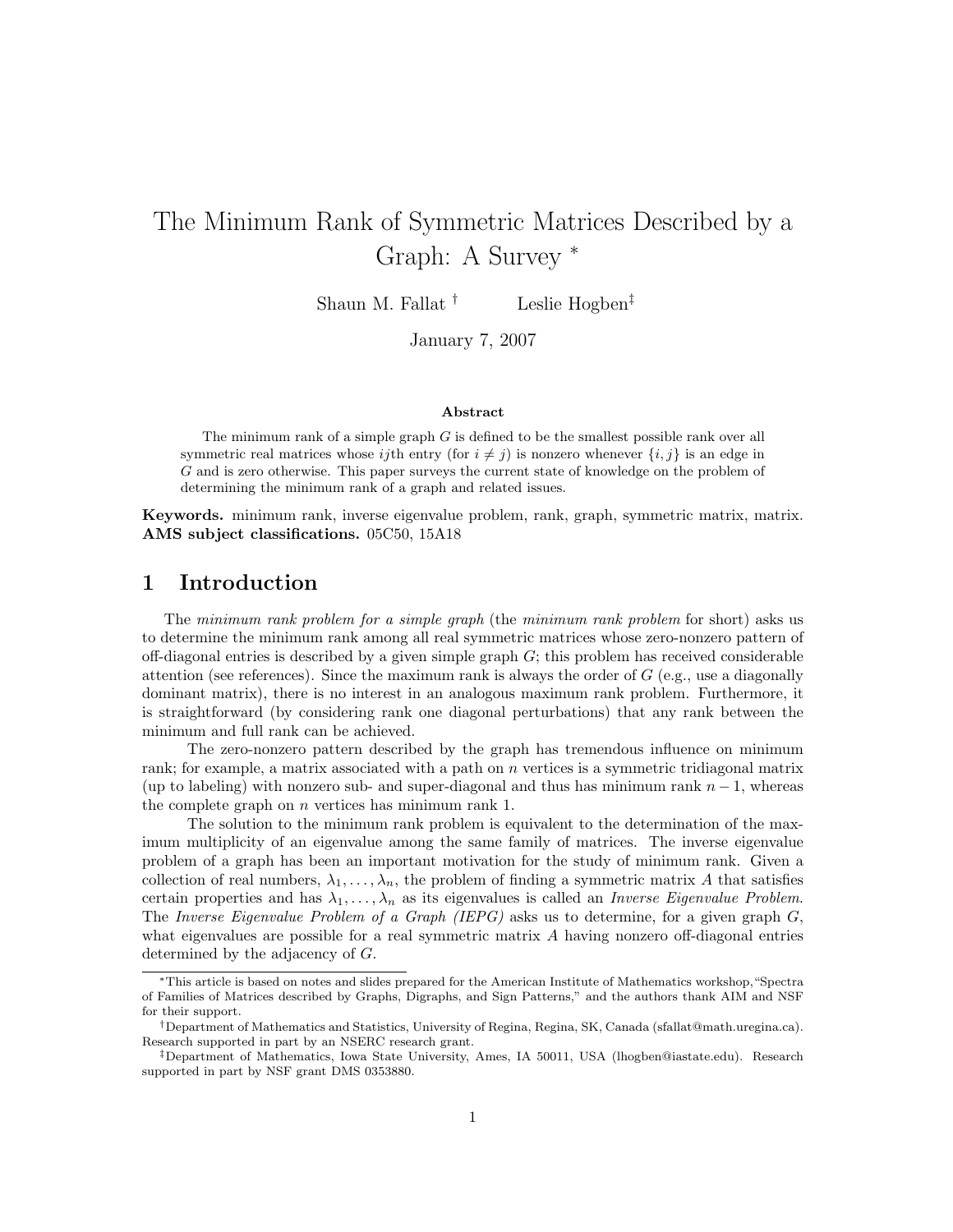Perhaps the earliest result on multiplicities of eigenvalues of the family of real symmetric matrices described by a graph is Parter's 1960 paper [49] on trees, and most of the work on trees since then has relied on this work and Wiener's 1984 paper [52]. In 1996 Nylen [48] initiated the study of minimum rank of the symmetric matrices described by a graph and gave a method for its computation for a tree, subsequently improved by Johnson and Leal-Duarte [36], Johnson and Saiago [41], and others, so the minimum rank of a tree is readily computable (see algorithms in Subsection 2.1). In contrast, although the IEPG has been solved for some families of trees, for most trees the IEPG is unsolved. Only limited progress on the minimum rank problem has been made on graphs that are not trees, with most of the progress in the last few years.

The rank or minimum rank of a family of matrices associated with a graph has also played a role in various other problems, including:

- singular graphs, nullity of the adjacency matrix;
- biclique decompositions and the biclique partition number (Graham-Pollack Theorem);
- Hermitian rank and inertia;
- eigensharp graphs;
- Lovász  $\vartheta$  function and orthonormal labellings of graphs.

In spectral graph theory one of the most important tools is the  $(0,1)$  adjacency matrix  $(A_G)$ , and a long-standing open problem is to characterize the graphs G whose adjacency matrix is singular; such graphs are often called *singular graphs* (see also [17]). In addition, many people have studied the nullspace of the adjacency matrix, paying particular attention to the nullity (or the dimension of the nullspace). The nullity of a bipartite graph seems to be of interest in chemistry (see [19]). The nullity of a tree has long been known (see [18]) and investigations about the nullity of various more general graphs continues currently.

Partitioning the edges of a graph has been an important research area historically in graph theory (see [25, 43, 47, 50]). One particular partition is a *biclique partition* — that is, a partition of the edges of a graph into subgraphs in such a way that each subgraph is a complete bipartite graph (or a biclique). The size of the smallest such partition is called the biclique partition number of G and is denoted by  $bp(G)$  (see also [29]). In the seminal paper of Graham and Pollack [25] it is proved that

$$
bp(G) \ge \max\{i_+(A_G), i_-(A_G)\},\tag{1}
$$

where  $A_G$  is the (0,1) adjacency matrix of G and  $i_{+}$  (i<sub>−</sub>) is the number of positive (negative) eigenvalues of a symmetric matrix. In the special case when  $G$  is a bipartite graph it follows easily that  $bp(G) \geq \frac{1}{2}rank(A_G)$ .

When equality holds in  $(1)$ , the graph is called *eigensharp* (see [43]). Many graphs are known to be eigensharp (e.g. trees,  $C_n$ ,  $K_n$ ), although a complete description of all eigensharp graphs is still unknown.

Another connection to rank is seen through the variant notion of Hermitian rank. For any  $n \times n$ Hermitian matrix B, the Hermitian rank of B denoted by  $h(B)$ , is the smallest k such that  $B =$  $XY^* + YX^*$  for  $n \times k$  complex matrices X, Y. In [26] it is shown that  $h(B) = \max\{i_+(B), i_-(B)\}.$ So in particular,  $bp(G) > h(A_G)$ .

Along similar lines, graph labellings is another prominent subject in graph theory that also has ties to minimum rank. Suppose  $G = (V, E)$  is a graph. Then an *orthonormal labeling of G of* dimension d is a function  $f: V \longrightarrow \mathbb{R}^d$  such that  $f(u) \cdot f(v) = 0$  whenever vertices u and v are not adjacent, and  $|f(u)| = 1$  for all  $u \in V$  (see [22]). Let  $d(G)$  denote the smallest dimension d over all orthonormal labellings of G. Then it is easy to see that  $d(G)$  is equal to the minimum rank of a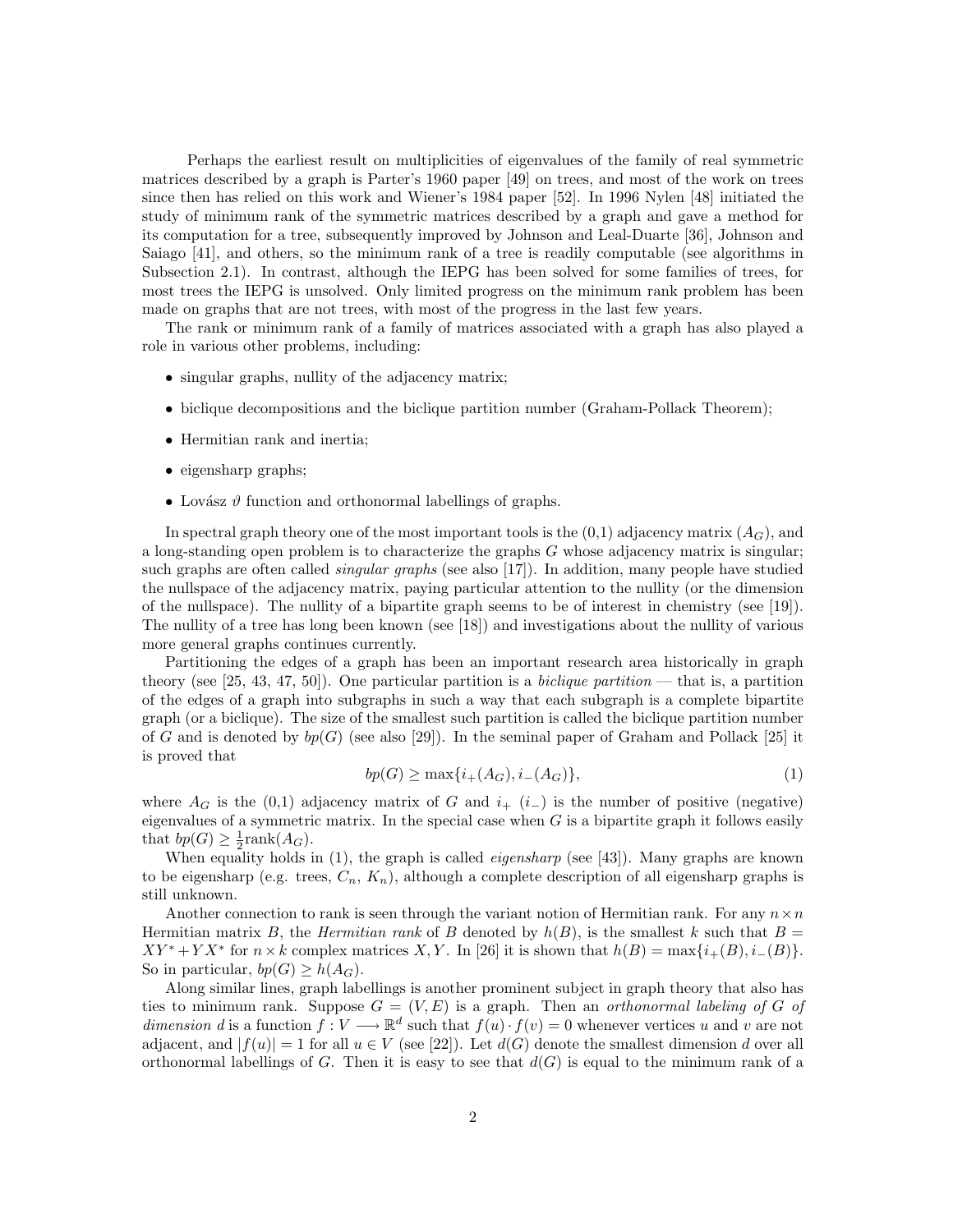symmetric positive semidefinite matrix whose graph is given by  $G$  (see definition of  $\mathcal{G}(B)$  below). Furthermore, Lovász  $[45]$  has shown that

$$
\alpha(G) \le \vartheta(G) \le d(G) \le \chi(\bar{G}),
$$

where  $\alpha(G)$  is the size of the largest independent set,  $\vartheta(G)$  is the so-called Lovász  $\vartheta$  function, and  $\chi(\bar{G})$  is the chromatic number of the complement of G (i.e., the clique cover number of G). It is noted in [22], and is easy to verify, that  $d(G)$  is equal to the minimum rank of a matrix lying in the set

$$
\{X: X\in S_n^+, I-A_G\leq X\leq I+A_G\},
$$

where the ordering is entry-wise and  $S_n^+$  denotes the set of real  $n \times n$  positive semidefinite matrices.

Definitions, notation, and elementary results on the minimum rank problem are described in this section. Section 2 summarizes the current state of knowledge of the minimum rank problem. Section 3 surveys minimum rank problems for other families of matrices described by a graph. Except when explicitly stated otherwise (primarily in Section 3), all matrices discussed are real and symmetric and all graphs are simple (in fact, we will define "graph" to mean a simple graph).

We begin with the basic definitions and the association of matrices and graphs. A *graph* is a pair  $G = (V, E)$ , where V is the set of vertices (usually  $\{1, \ldots, n\}$  or a subset thereof) and E is the set of edges (an edge is a two-element subset of vertices). A general graph allows multiple edges and/or loops. Every graph or general graph is finite (finite number of vertices and finite number of edges) and has nonempty vertex set. The *order* of a graph  $G$ , denoted  $|G|$ , is the number of vertices of G.

A path is a graph  $P_n = (\{v_1, \ldots, v_n\}, E)$  such that  $E = \{\{v_i, v_{i+1}\} : i = 1, \ldots, n-1\}$ . A cycle is a graph  $C_n = (\{v_1, \ldots, v_n\}, E)$  such that  $E = \{\{v_i, v_{i+1}\} : i = 1, \ldots, n-1\} \cup \{\{v_n, v_1\}\}\.$  The length of a path or cycle is the number of edges. A *complete graph* is a graph  $K_n = (\{v_1, \ldots, v_n\}, E)$ such that  $E = \{ \{v_i, v_j\} : i \neq j, i, j = 1, \ldots, n \}.$  A graph  $(V, E)$  is bipartite if the vertex set V can be partitioned into two parts  $U, W$ , such that no edge of E has both endpoints in one part. A complete bipartite graph is a graph  $K_{p,q} = (U \cup W, E)$  such that  $|U| = p, |W| = q$  and  $E = \{\{u, w\} : u \in U, w \in W\}.$ 

Let  $S_n$  denote the set of real symmetric  $n \times n$  matrices. For a matrix  $A \in S_n$ , the spectrum of A is the multiset of the n roots of the characteristic polynomial, and is denoted by  $\sigma(A)$ . For  $B \in S_n$ , let mult $B(\lambda)$  denote the multiplicity of  $\lambda$  as a root of the characteristic polynomial of B (i.e., the multiplicity of  $\lambda$  if  $\lambda$  is an eigenvalue of B and 0 otherwise).

For  $B \in S_n$ , the graph of B, denoted  $\mathcal{G}(B)$ , is the graph with vertices  $\{1, \ldots, n\}$  and edges  $\{\{i,j\} | b_{ij} \neq 0 \text{ and } i \neq j\}.$  Note that the diagonal of B is ignored in determining  $\mathcal{G}(B)$ . In addition, we let  $\mathcal{S}(G) = \{B \in S_n : \mathcal{G}(B) = G\}$ . The adjacency matrix  $A_G$  of a graph  $G = (\{1, \ldots, n\}, E)$ is the 0,1-matrix defined by  $(A_G)_{ij} = 1$  if and only if  $i \neq j$  and  $\{i, j\} \in E$ . The Laplacian matrix of G is  $L_G = \text{diag}(\text{deg}(1), \ldots, \text{deg}(n)) - A_G$  and the signless Laplacian matrix of G is  $|L_G| = \text{diag}(\text{deg}(1), \ldots, \text{deg}(n)) + A_G$  (here  $\text{deg}(v)$  denotes the degree, or the number of edges incident with v). Clearly  $\mathcal{G}(A_G) = \mathcal{G}(L_G) = \mathcal{G}(|L_G|) = G$ .

**Example 1.1.** For the matrix 
$$
B = \begin{bmatrix} 0 & 1 & 0 & 0 \\ 1 & 3.1 & -1.5 & 2 \\ 0 & -1.5 & 1 & 1 \\ 0 & 2 & 1 & 0 \end{bmatrix}
$$
,  $\mathcal{G}(B)$  is shown in Figure 1.

The minimum rank of G is defined to be

$$
mr(G) = min\{rank(B) : B \in S_n \text{ and } \mathcal{G}(B) = G\}.
$$

The *maximum multiplicity* of G is given as

$$
M(G) = \max\{\mathrm{mult}_B(\lambda): \ \lambda \in \mathbb{R}, B \in S_n \text{ and } \mathcal{G}(B) = G\}.
$$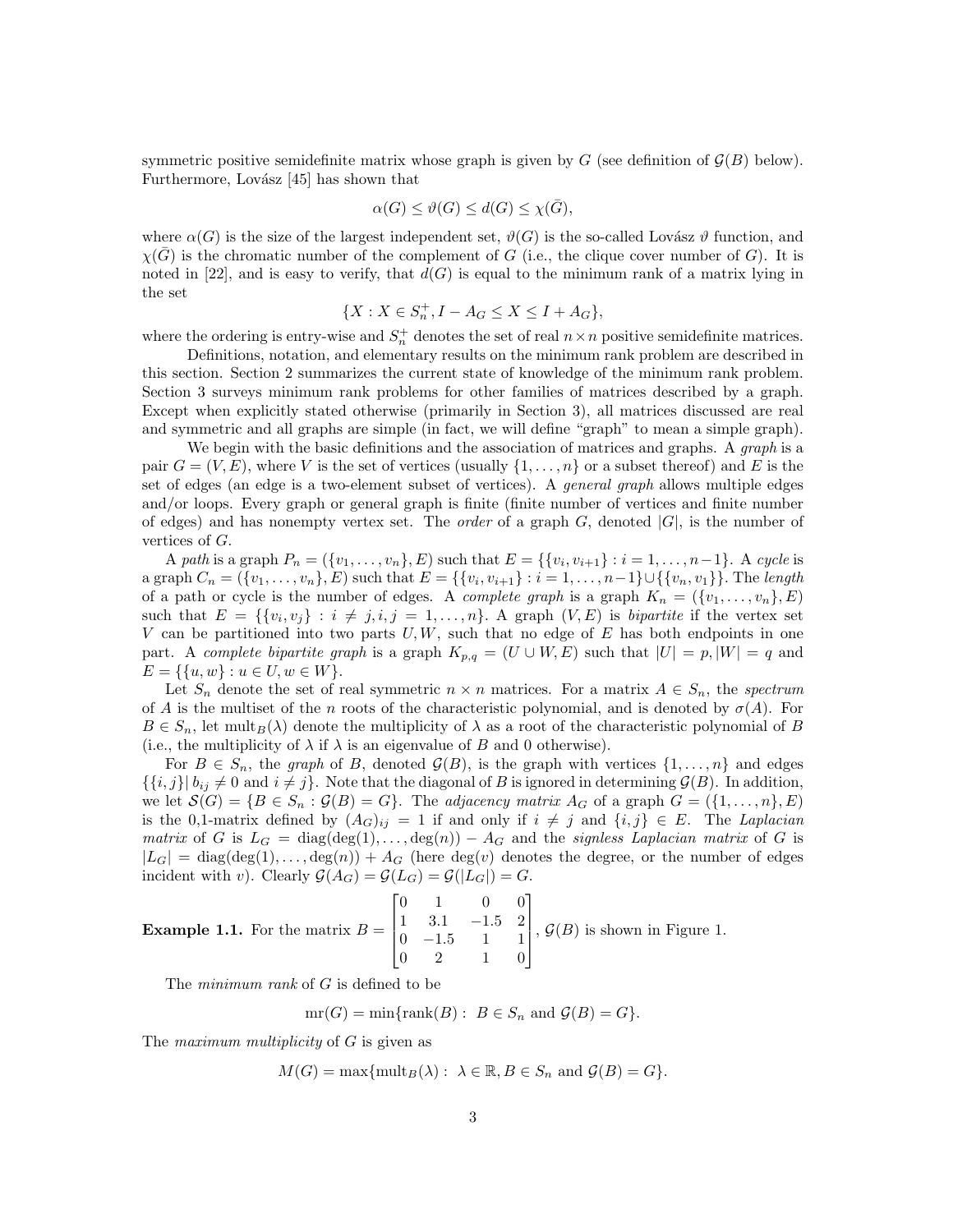

Figure 1: The graph  $\mathcal{G}(B)$  for B in Example 1.1

Since maximum multiplicity of any eigenvalue is the same (by translation by a scalar matrix) as maximum multiplicity of eigenvalue 0, maximum multiplicity is sometimes called maximum nullity or maximum corank.

Observation 1.2. The following results are well-known and straightforward.

- 1.  $M(G) + mr(G) = |G|$ .
- 2.  $mr(G) \leq |G| 1$ .
- 3.  $mr(P_n) = n 1$ .
- 4. mr( $K_n$ ) = 1, and if G is connected,  $mr(G) = 1$  implies  $G = K_{|G|}$ .
- 5.  $mr(K_{p,q}) = 2$ .

**Example 1.3.** Let G be the graph in Figure 1 and let  $A =$  $\lceil$  $\Big\}$ 1 1 0 0 1 2 1 1 0 1 1 1 0 1 1 1 1  $\begin{matrix} \phantom{-} \end{matrix}$ . Since  $\mathcal{G}(A) = G$  and  $G \neq K_4$ , mr(G) = 2. (The matrix A also illustrates Observation 1.8 below

The fact that a path is the only graph having  $mr(G) = |G|-1$  (cf. Observation 1.2.3), although well-known, is nontrivial. It is a consequence of the following theorem.

**Theorem 1.4.** [23] (Fiedler's Tridiagonal Matrix Theorem) If A is a real symmetric  $n \times n$  matrix such that for all real diagonal matrices D, rank $(A + D) \geq n - 1$ , then A is irreducible and there is a permutation matrix P such that  $P^{T}AP$  is tridiagonal.

**Corollary 1.5.** mr(G) = |G| – 1 if and only if  $G = P_{|G|}$ .

If  $R \subseteq \{1, 2, ..., n\}$  and  $B \in S_n$ , then  $B[R]$  denotes the *principal submatrix* of B whose rows and columns are indexed by  $R$ , and  $B(R)$  is the complementary principal submatrix obtained from B by deleting the rows and columns indexed by R. In the special case when  $R = \{k\}$ , we use  $B(k)$ to denote  $B(R)$ .

A graph  $G' = (V', E')$  is a *subgraph* of graph  $G = (V, E)$  if  $V' \subseteq V, E' \subseteq E$ . The subgraph  $G[R]$  of  $G = (V, E)$  induced by  $R \subseteq V$  is the subgraph with vertex set R and edge set

 $\{\{i,j\} \in E \mid i,j \in R\}; G(R)$  is used to denote  $G[V \setminus R]$ . The result  $G(\{v\})$  of deleting a vertex v is also denoted by  $G - v$ . A graph G is connected if for any two vertices v, w, G contains as a subgraph a path from v to w. Otherwise it is *disconnected*. (A graph of order one is connected by definition.) A (connected) component of a graph is a maximum connected (induced) subgraph. The *distance* between two vertices in a graph  $G$  is the number of edges in a shortest path between them. The *diameter* of  $G$ ,  $diam(G)$ , is the maximum distance between any two vertices of  $G$ .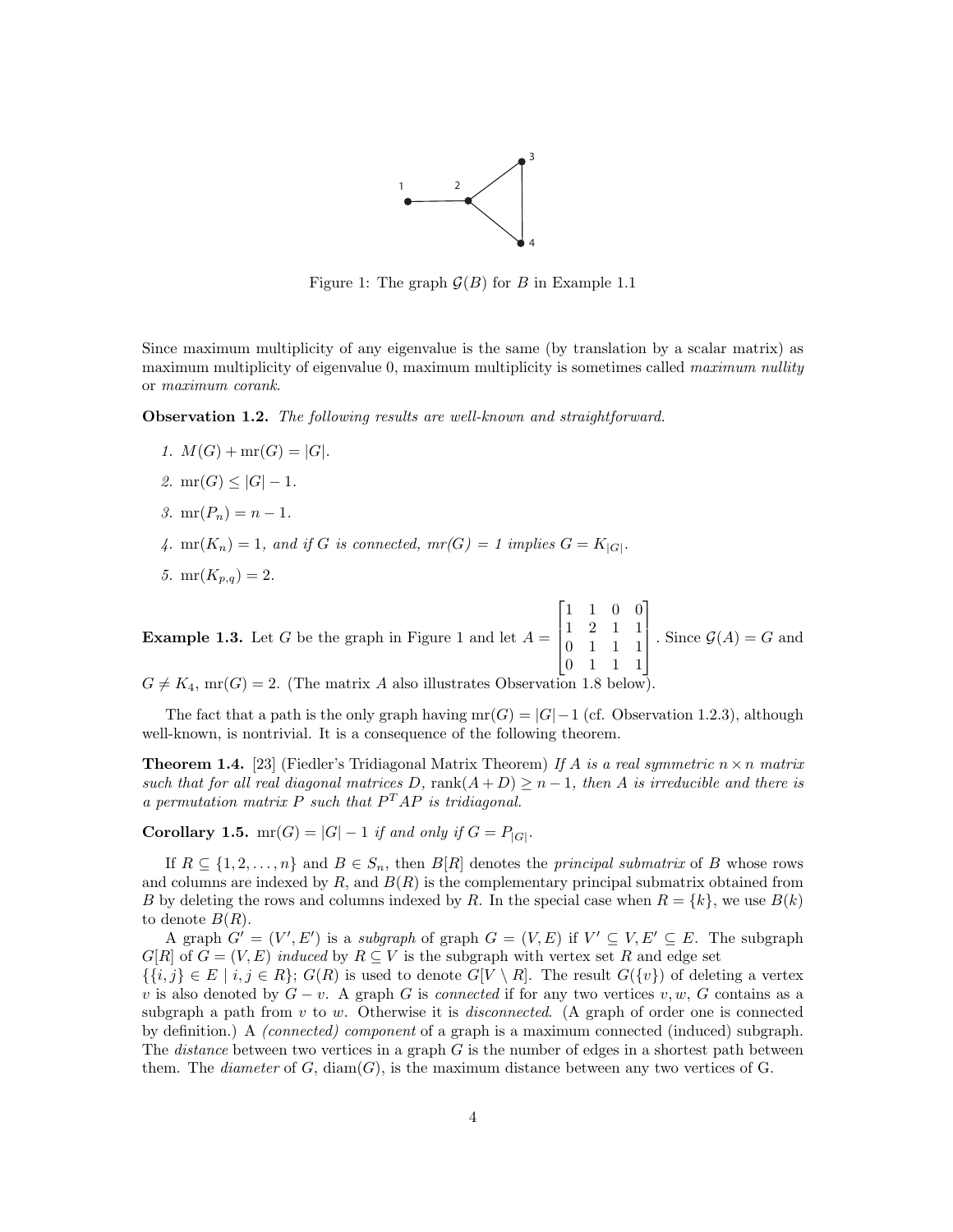**Observation 1.6.** Let  $B \in S_n$ . The following results are well-known and straightforward.

1. If the connected components of G are  $G_1, \ldots, G_t$ , then

$$
mr(G) = \sum_{i=1}^{t} mr(G_i) \qquad and \qquad M(G) = \sum_{i=1}^{t} M(G_i).
$$

- 2. If G' is an induced subgraph of G then  $mr(G') \leq mr(G)$ .
- 3. For the cycle on n vertices,  $mr(C_n) = n 2$  (see below).
- 4. For a connected graph  $G$ ,  $\text{diam}(G) \leq \text{mr}(G)$  (G contains  $P_{\text{diam}(G)+1}$  as an induced subgraph.).
- 5. rank $(B) 2 \leq$ rank $(B(k)) \leq$ rank $(B)$ .
- 6. [48] For any vertex v of  $G, 0 \leq mr(G) mr(G v) \leq 2$ .
- 7. [48] Adding or removing an edge from a graph G can change minimum rank by at most 1.
- 8. If  $R \subseteq \{1, \ldots, n\}$ ,  $k \in \{1, \ldots, n\}$ , then  $\mathcal{G}(B[R]) = \mathcal{G}(B)[R]$  and  $\mathcal{G}(B(k)) = \mathcal{G}(B) k$ . (There is a slight abuse of notation here- technically we need to index the entries of  $B[R]$  by R.)

For item 3 above, certainly  $mr(C_n) < n-1$  since  $C_n$  is not a path. However,  $C_n$  contains the path on  $n-1$  vertices as an induced subgraph, so  $mr(C_n) \geq n-2$ .

To determine the minimum rank of a graph, it is sufficient to be able to determine minimum rank of its connected components (cf. Observation 1.6.1). Hence it is customary to restrict consideration to connected graphs.

The *complement* of a graph  $G = (V, E)$  is the graph  $\overline{G} = (V, \overline{E})$ , where  $\overline{E}$  consists of all two element sets from V that are not in E. The union of  $G_i = (V_i, E_i)$  is  $\bigcup_{i=1}^h G_i = (\bigcup_{i=1}^h V_i, \bigcup_{i=1}^h E_i)$ . The *intersection* of  $G_i = (V_i, E_i)$  is  $\bigcap_{i=1}^h G_i = (\bigcap_{i=1}^h V_i, \bigcap_{i=1}^h E_i)$  (provided the intersection of the vertices is nonempty).

If  $G = \bigcup_{i=1}^h G_i$ , a matrix A of rank at most  $\sum_{i=1}^h \text{mr}(G_i)$  having  $\mathcal{G}(A) = G$  can be obtained by choosing (for each  $i = 1, ..., h$ ) a matrix  $A_i$  that realizes  $mr(G_i)$ , embedding  $A_i$  in a matrix  $A_i$  of size |G|, choosing  $a_i \in \mathbb{R}$  such that no cancellation of nonzero entries occurs, and letting  $A = \sum_{i=1}^{h} a_i \widetilde{A_i}.$ 

**Observation 1.7.** If  $G = \bigcup_{i=1}^{h} G_i$  then  $mr(G) \leq \sum_{i=1}^{h} mr(G_i)$ .

An induced subgraph  $G'$  of a graph G is a *clique* if  $G'$  has an edge between every pair of vertices of G' (i.e., G' is isomorphic to  $K_{|G'|}$ ). A set of subgraphs of G, each of which is a clique and such that every edge of  $G$  is contained in at least one of these cliques, is called a *clique covering* of  $G$ . The *clique covering number* of G, denoted by  $cc(G)$ , is the smallest number of cliques in a clique covering of G. The next corollary, which is well-known, is a special case of Observation 1.7.

#### **Observation 1.8.** If G is a graph,  $mr(G) \leq cc(G)$ .

A vertex v of a connected graph G is a cut-vertex if  $G - v$  is disconnected. More generally, v is a cut-vertex of a graph  $G$  if v is a cut-vertex of a component of  $G$ . A graph is 2-connected if its order is at least 3 and it has no cut-vertex. A subset  $S$  of vertices of a connected graph  $G$  is a cut-set if  $G(S)$  is disconnected. More generally, S is a cut-set of a graph G if S is contained in one component of  $G$  and  $S$  a cut-set of that component of  $G$ .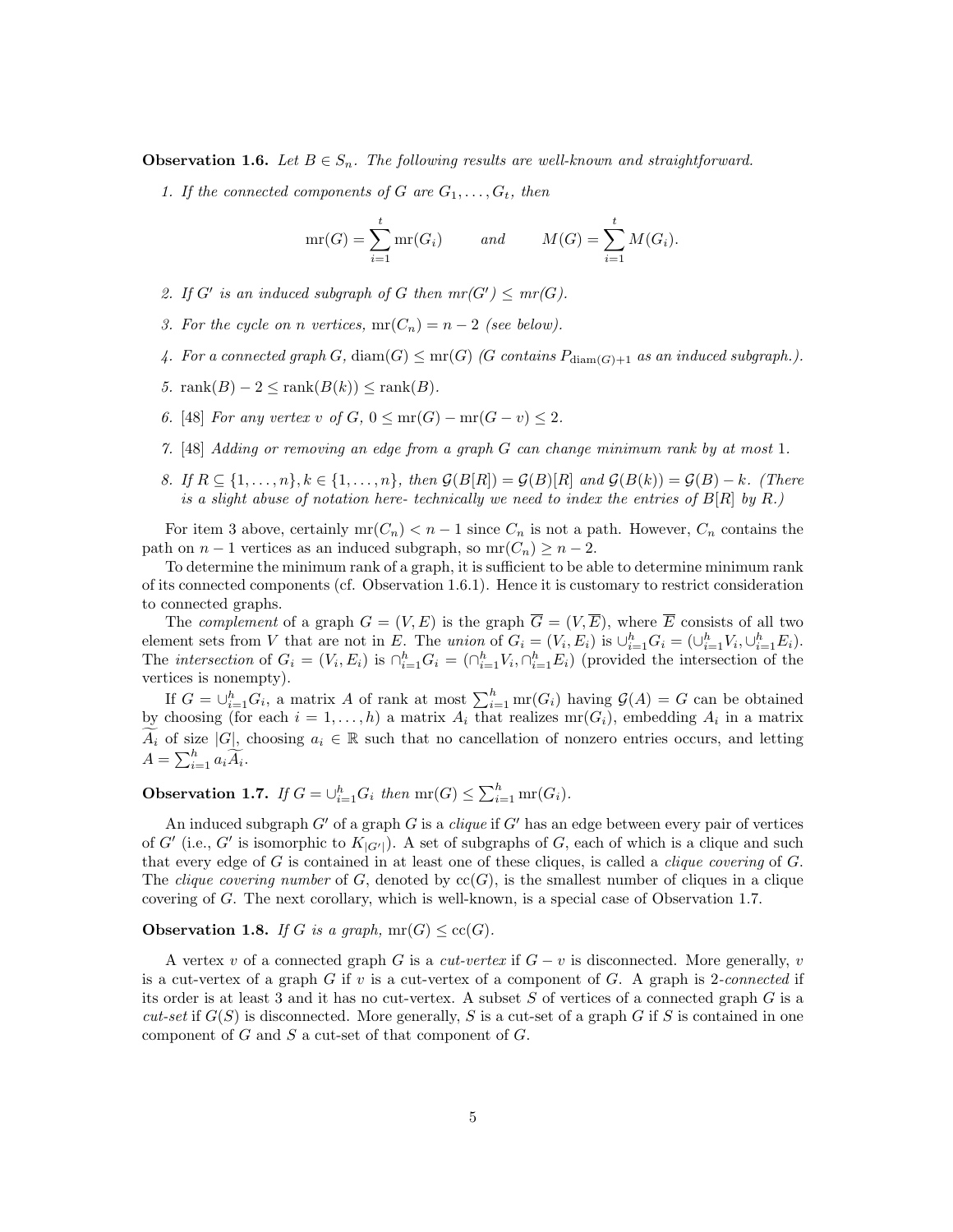## 2 Minimum Rank of Symmetric Matrices described by a Simple Graph

The minimum rank of a tree or unicyclic graph is easy to compute, and in Subsections 2.1 and 2.4 we include algorithms for computation of the minimum rank of a tree or unicyclic graph. Progress on the minimum rank problem for graphs that are not trees has come through several different approaches. Graphs having relatively extreme minimal rank have been characterized (see Subsection 2.2). Minimum rank can sometimes be computed by a reduction operation that allows computation of minimum rank from the minimum ranks of proper subgraphs. This has been done by deleting cut-vertices (Subsection 2.3) or viewing the graph as a join (Subsection 2.5). The Colin de Veridière type parameter  $\xi$  (see Subsection 2.6) can be used to bound minimum rank from above (and induced subgraphs can be used to bound minimum rank from below).

At the AIM workshop [1], the minimum ranks of several families of graphs were computed, and subsequently the minimum rank of all graphs of order less than or equal to six was computed. This information is available on-line in the form of a minimum rank graph catalog [2], and will be updated regularly.

#### 2.1 Trees

A graph is *acyclic* if it does not contain a cycle. A *tree* is a connected acyclic graph. Throughout this subsection, T will denote a tree.

A simple consequence of the Cauchy interlacing inequalities [28, Fact 8.2.5] is that for any real symmetric matrix B,

 $\text{mult}_B(\lambda) - 1 \leq \text{mult}_{B(k)}(\lambda) \leq \text{mult}_B(\lambda) + 1.$ 

One might expect that it is most common for multiplicity to decrease or perhaps remain the same, but for trees, the work of Parter [49] and Wiener [52] shows that for a matrix whose pattern of nonzero off-diagonal entries is described by a tree, for multiplicity greater than one there must always be a vertex whose deletion raises the multiplicity; such a vertex is called a Parter-Wiener (PW) vertex. Vertex k is a strong PW vertex of B for  $\lambda$  if k is a PW vertex of B for  $\lambda$  and  $\lambda$  is an eigenvalue of at least three components of  $\mathcal{G}(B) - k$ . What we refer to as a strong PW vertex has also been called a *Parter vertex* or a *Wiener vertex* in the literature, and the term weak has sometimes been applied to what is designated here as a PW vertex.

**Theorem 2.1.** [38, 49, 52] (Parter-Wiener Theorem) If T is a tree,  $\mathcal{G}(B) = T$  and mult<sub>B</sub>( $\lambda$ )  $\geq$  2, then there is a strong PW vertex of B for  $\lambda$ .

The minimum rank problem is a small part of the *Inverse Eigenvalue Problem of a Graph*, which asks what spectra are possible among all the symmetric matrices described by the graph. With the exception of results about maximum multiplicity of an eigenvalue, most of the progress on this problem has been limited to specific families of trees. Much of this work is based on determination of possible ordered list of multiplicities for the tree.

If the distinct eigenvalues of  $B \in S_n$  are  $\breve{\beta}_1 < \cdots < \breve{\beta}_q$  with multiplicities  $m_1, \ldots, m_q$ , then  $(m_1, \ldots, m_q)$  is called the *ordered multiplicity list* of B and the number of distinct eigenvalues of  $B \in S_n$  is denoted  $q(B)$ . In addition, The minimum number of distinct eigenvalues of a graph G is  $q(G) = \min\{q(B) : B \in \mathcal{S}(G)\}.$ 

In the works [4], [23], [37], and [39] the possible ordered multiplicity lists of matrices in  $\mathcal{S}(T)$ have been determined for the following families of trees:

- paths
- double paths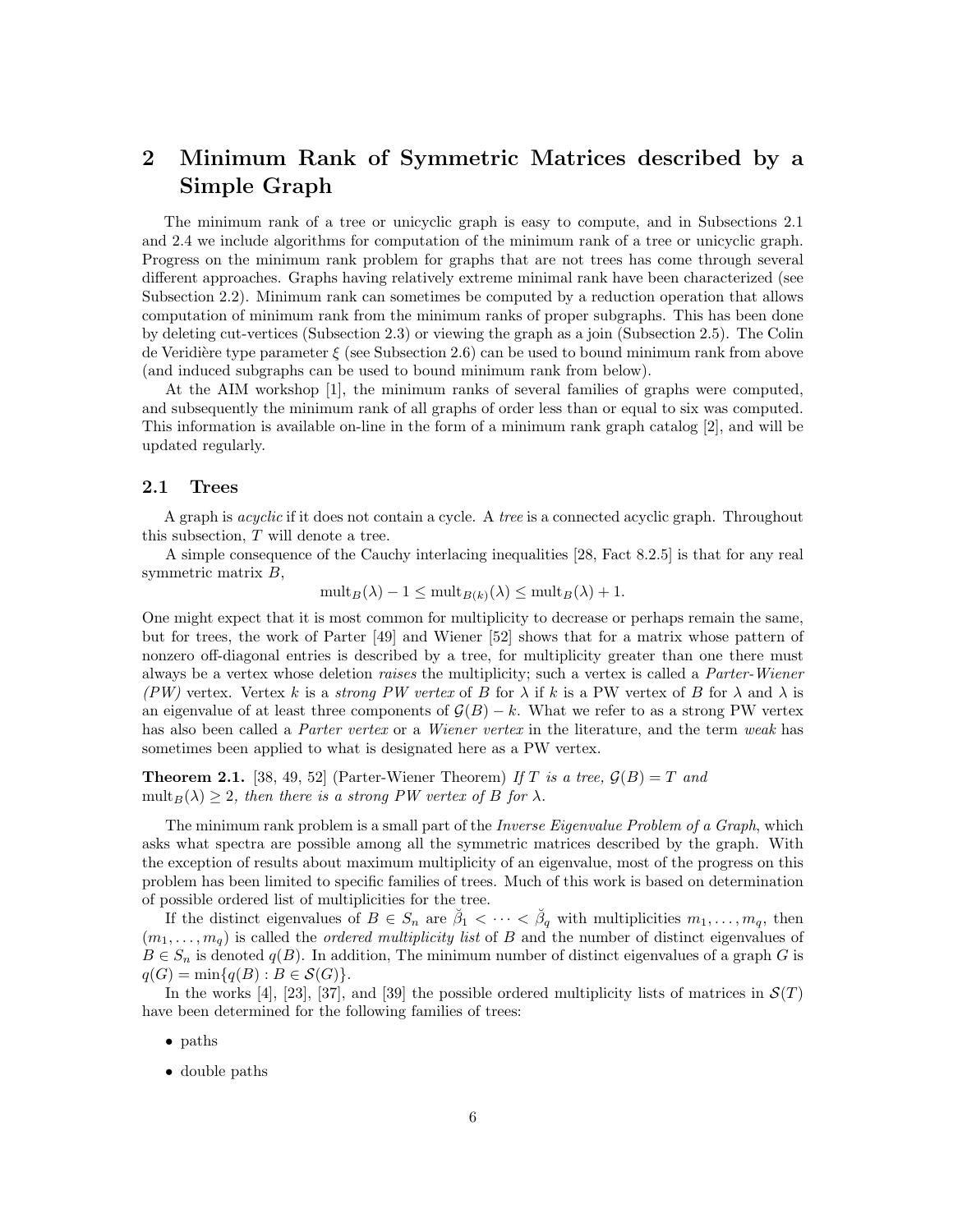- stars
- generalized stars
- double generalized stars

Furthermore, for T in any of these families above, if there is a matrix  $B \in \mathcal{S}(T)$  with distinct eigenvalues  $\breve{\beta}_1<\cdots<\breve{\beta}_r$  having multiplicities  $m_1,\ldots,m_r,$  then for any real numbers  $\gamma_1<\cdots<\gamma_r,$ there is a matrix in  $\mathcal{S}(T)$  having eigenvalues  $\gamma_1, \ldots, \gamma_r$  with multiplicities  $m_1, \ldots, m_r$ . Thus for any of these trees, determination of the possible ordered multiplicity lists of the graph is equivalent to the solution of the Inverse Eigenvalue Problem of the graph, and that problem has been solved in these cases.

In the paper [3] it was shown that there can be restrictions on which real numbers may appear as the eigenvalues for an attainable ordered multiplicity list. That is, there exist trees for which the determination of the ordered multiplicity list of the tree is not equivalent to the solution of the Inverse Eigenvalue Problem of that tree.

In [44] it was shown that  $q(T) \geq \text{diam}(T) + 1$ . Later Barioli and Fallat [3] gave the first example showing that  $q(t) > \text{diam}(T) + 1$  is possible (the example is what is now called the (3,2)-whirl). Kim and Shader [42] generalized this class and noted that the gap can be worse (as a function of  $n$ ). In their work,  $[42]$  they introduced the use of Smith Normal Form as a tool to study this aspect of the IEPG.

The minimum rank of a tree T can be computed easily by computing one the parameters  $\Delta(T)$ or  $P(T)$ . For a graph  $G$ ,

 $\Delta(G) = \max\{p - q : \text{there is a set of } q \text{ vertices whose deletion leaves } p \text{ paths}\}.$ 

(Note that an isolated vertex is a path of order 1.) The path cover number of  $G, P(G)$ , is the minimum number of vertex disjoint paths occurring as induced subgraphs of G that cover all the vertices of G; such a set of paths realizing  $P(G)$  is called a *minimal path cover*. Note that some authors do not require the paths to be induced; this distinction is irrelevant for trees, but relevant for graphs that are not trees.

Theorem 2.2. [36]  $M(T) = P(T) = \Delta(T) = |T| - \text{mr}(T)$ .

The parameters  $\Delta(T)$ , or  $P(T)$ , and hence  $M(T)$  and  $mr(T)$ , can be computed by any of a number of algorithms, including Algorithm 2.3, due to Johnson and Saiago [41], or its variant Algorithm 2.5 below (see also [48] for an algorithm using appropriate vertices). A vertex of degree at least 3 is called a *high degree vertex*. The set of high degree vertices of G is denoted  $H(G)$ .

Algorithm 2.3. [28, Algorithm 34.1] Computation of mr(T) and  $\Delta(T)$ . Input: A tree T.

Output: mr(T),  $\Delta(T)$ , and a set Q of vertices of T whose deletion realizes  $\Delta(T)$ .

- 1. Set  $Q = \emptyset$  and  $T' = T$ .
- 2. While  $H(T') \neq \emptyset$ :
	- (a) Remove from T' the set Q' of all vertices  $v \in H(T')$  such that  $deg_{T'}(v) - deg_{H(T')}(v) \geq 2.$
	- (b)  $Q = Q \cup Q'$ .
- 3.  $\Delta(T) = p |Q|$  where p is the number of components (all of which are paths) in  $T(Q)$ .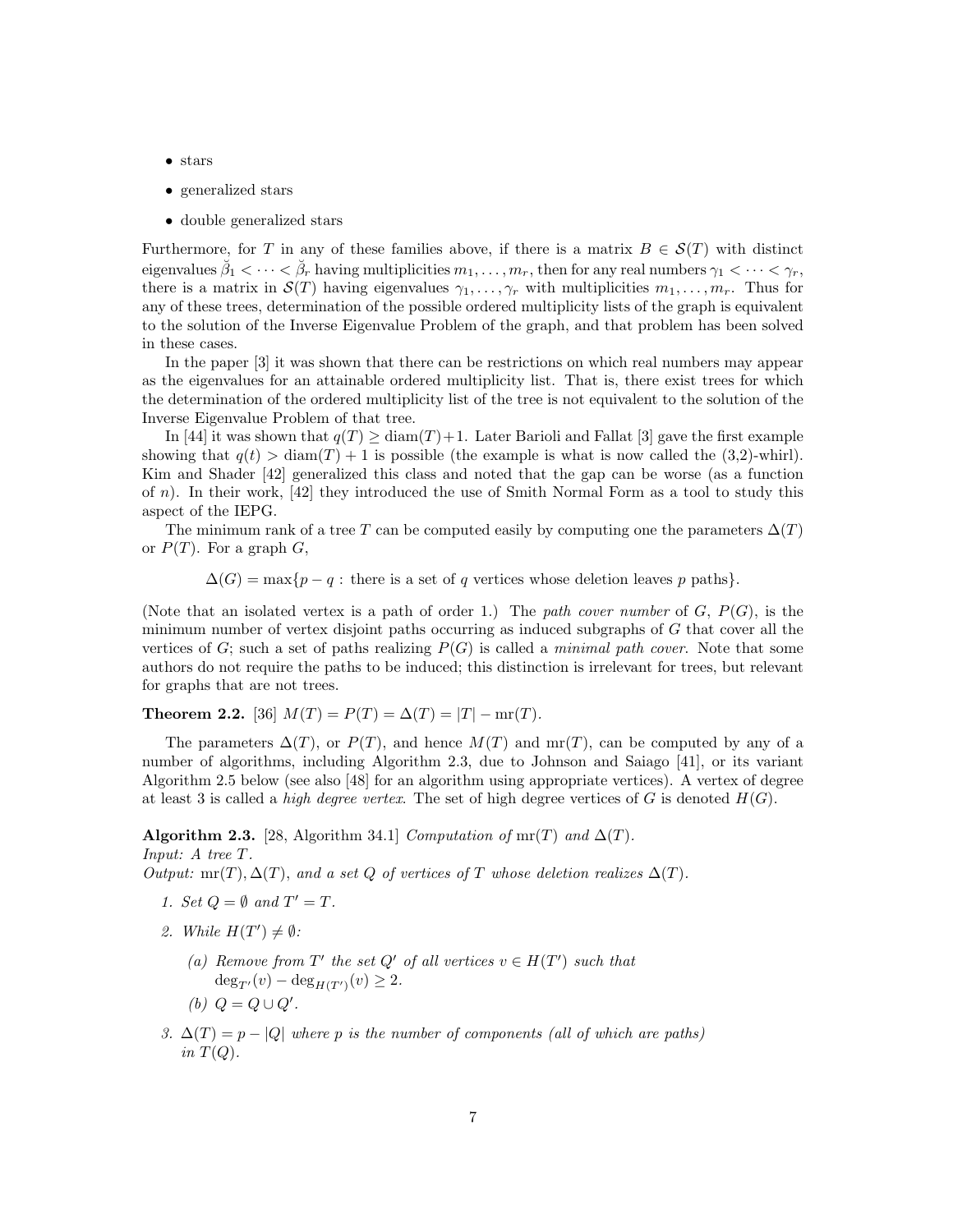4. mr(T) = |T| -  $\Delta(T)$ .

Algorithm 2.5 below is sometimes more useful than Algorithm 2.3. Algorithm 2.5 can be easily adapted to compute path cover number and the minimum rank of a unicyclic graph (see Algorithm 2.16 in Subsection 2.4). Algorithm 2.5 can also be generalized to compute the minimum rank of a tree that allows loops (see Section 3).

The method of computation of  $\Delta(T)$  in Algorithm 2.5 uses pendent generalized stars and works from the outside in. A path P in G is a pendent path of vertex v if P is a component of  $G - v$ and (in G) P is connected to v by one of its end-points. A tree is a *generalized star* if it has at most one high degree vertex; if a generalized star has a high degree vertex, this vertex is called the center. A pendent generalized star of  $G$  is a connected induced subgraph  $S$  of  $G$  such that: there is exactly one high degree vertex v of G in S (v is called the *center* of S);  $\deg_G(v) = k + 1$  and exactly k of the components of  $G - v$  are pendent paths of v; S is induced by the vertices of the  $k$  pendent paths and v. The following result is known, but we are not aware of a source (it does follow from [48] where it is shown that trees have appropriate vertices, since choosing an outermost appropriate vertex will yield a pendent generalized star).

Lemma 2.4. Any tree T contains a pendent generalized star or is a generalized star.

*Proof.* If T has no high degree vertices, then T is a path, which is a generalized star (without center). If T has at least one high degree vertex, define  $T_1$  to be the tree obtained from T by removing all pendent paths. If  $|T_1| = 1$  then T is a generalized star. If  $|T_1| > 1$ , let v be a vertex of degree 1 in  $T_1$  (such a vertex must exist since  $T_1$  is a tree). Then v together with its pendent paths forms a pendent generalized star.  $\Box$ 

Algorithm 2.5. Computation of mr(T) and  $\Delta(T)$  for a tree T. Input: A tree T. Output: mr(T),  $\Delta(T)$ , and a set Q of vertices of T whose deletion realizes  $\Delta(T)$ .

- 1. Set  $Q = \emptyset$  and  $T' = T$ .
- 2. While  $T'$  has a pendent generalized star:
	- (a) Let  $Q'$  be the the centers all pendent generalized stars of  $T'$ .
	- (b) Remove the vertices in  $Q'$  from  $T'$ .
	- $(c) Q = Q \cup Q'.$
- 3. If T' is a generalized star with center v,  $Q = Q \cup \{v\}$ .
- 4.  $\Delta(T) = p |Q|$  where p is the number of components in  $T(Q)$ .
- 5. mr(T) = |T|  $\Delta(T)$ .

**Example 2.6.** We use Algorithm 2 to compute  $\Delta(T) = M(T)$  and mr(T) for the tree T shown in Figure 2.

Step 2:

First iteration:  $Q = Q' = \{1, 3, 5, 9\}.$ 

Second iteration:  $Q' = \{4, 7\}$  and  $Q = \{1, 3, 4, 5, 7, 9\}.$ Step 3: The tree  $T(Q)$  is shown in Figure 3.  $\Delta(T) = M(T) = 19 - 6 = 13$ . Step 4:  $mr(T) = 32 - 13 = 19$ .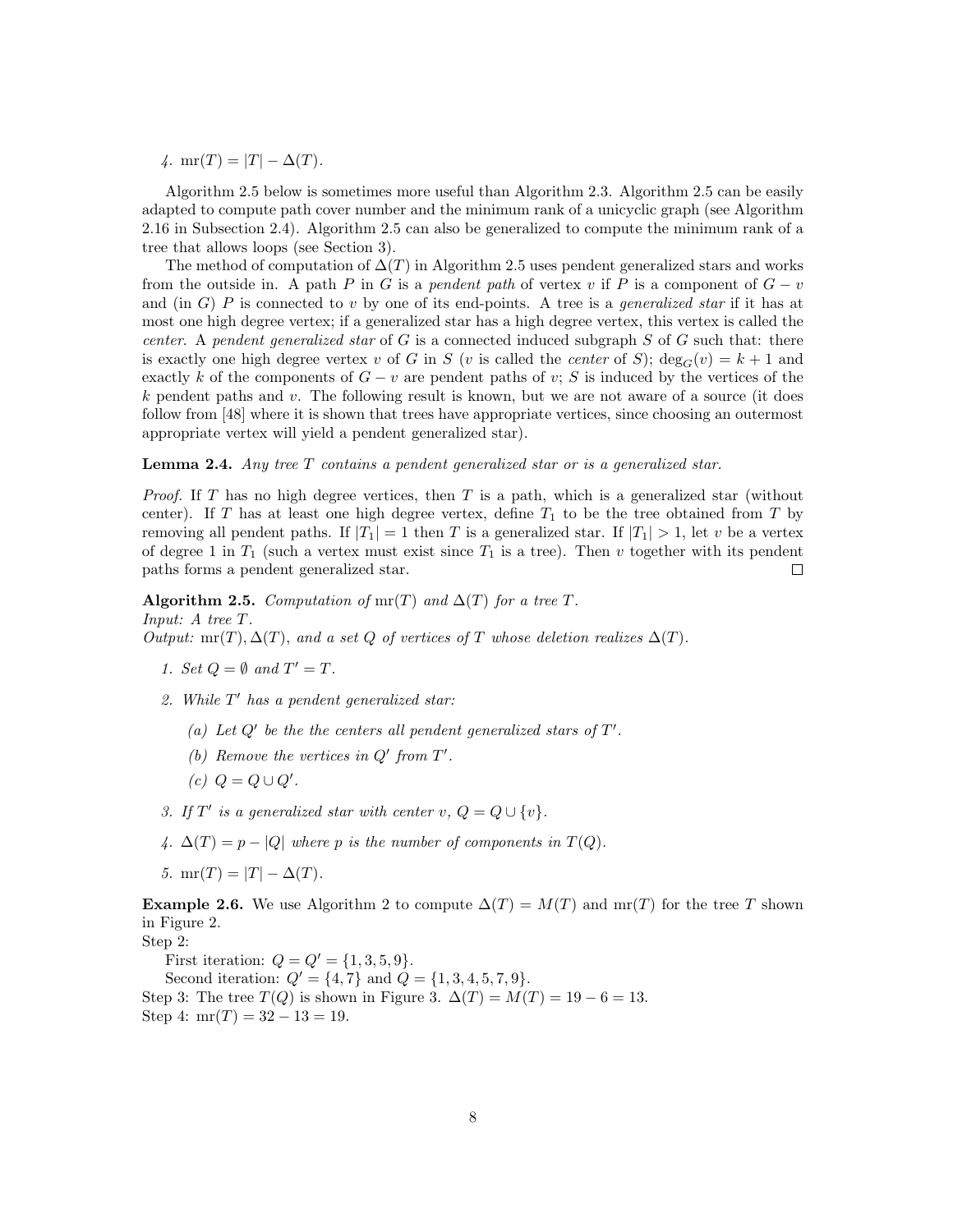

Figure 2: The tree  $T$  in Example 2.6



Figure 3: The forest  $T(Q)$  in Example 2.6

Unfortunately, the results of this subsection fail for graphs that are not trees. For example, the cycle has  $mr(C_n) = n - 2$  so there is a matrix B having  $\mathcal{G}(B) = C_n$  and  $mult_B(0) = 2$ , but there is no PW vertex, since the deletion of any vertex leaves  $P_{n-1}$ . For graphs that are not trees, Theorem 2.2 need not be true either. In fact,  $P$  and  $M$  are non-comparable (see Example 2.7). From the Cauchy interlacing theorem, for any simple graph  $G$ ,  $\Delta(G) \leq M(G)$ , and it is shown in [6] that for any graph  $G, \Delta(G) \leq P(G)$ . See [6] and [7] for more information about the relationship between the parameters  $M, P, \Delta$ .

**Example 2.7.** The wheel on 5 vertices,  $W_5$ , shown in Figure 4, has  $P(W_5) = 2$  by inspection, and mr( $W_5$ ) = 2 (by Theorem 2.8 below), so  $M(W_5) = 3 > P(W_5)$ . The penta-sun,  $H_5$ , which is



Figure 4: The wheel  $W_5$  and the penta-sun  $H_5$ 

shown in Figure 4, has  $P(H_5) = 3$  by inspection. By repeated application of Theorem 2.11 below, it is shown in [6] that  $mr(H_5) = 8$  and thus that  $P(H_5) > M(H_5) = 2$ .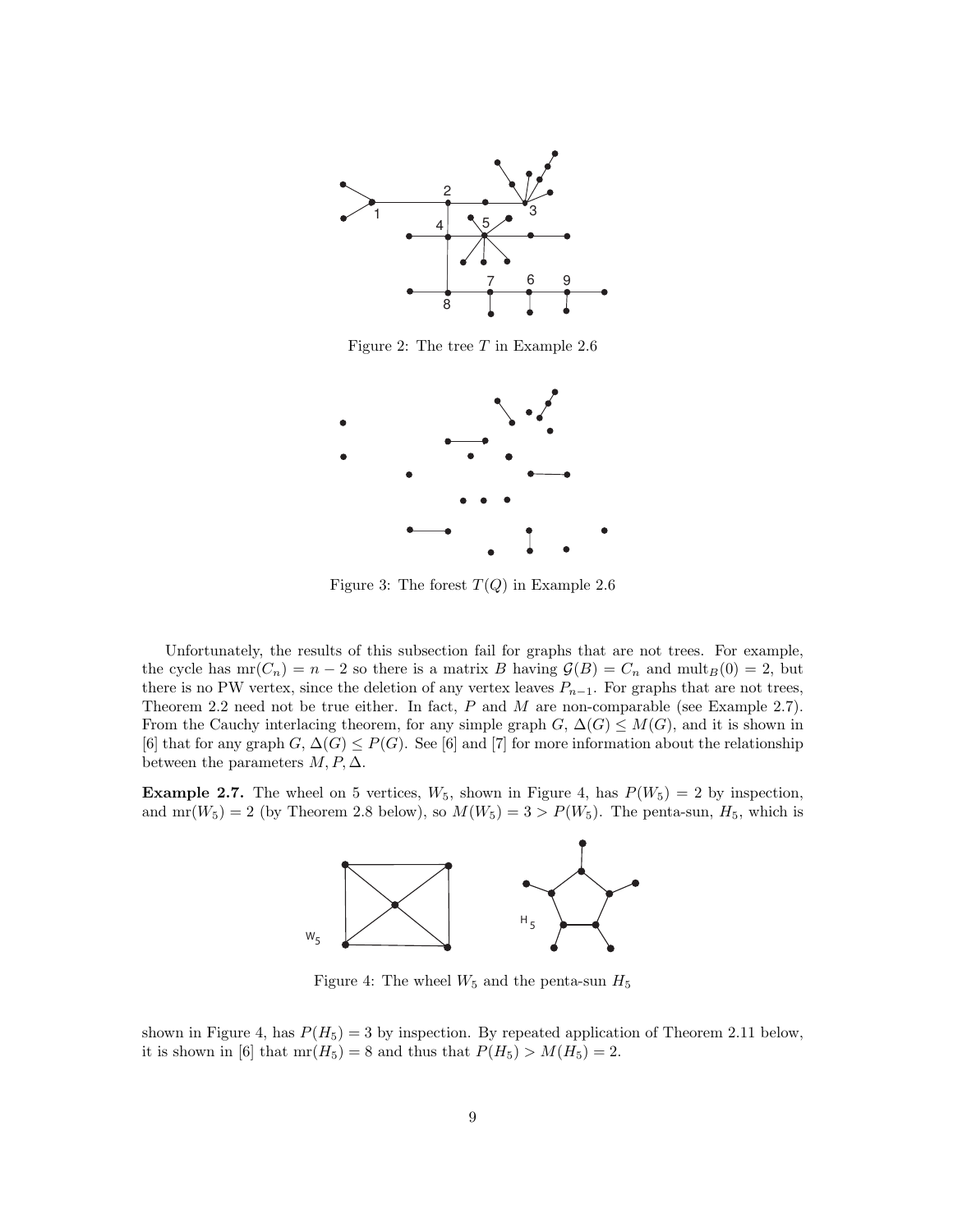#### 2.2 Graphs having extreme minimum rank

As noted in Section 1, a graph G has minimum rank  $|G| - 1$  if and only if  $G = P_{|G|}$ , and a connected graph G has minimum rank 1 if and only if  $G = K_{|G|}$ . In the past few years the graphs having minimum rank 2 and |G|−2 have been characterized. Unfortunately, the proofs are difficult and do not appear to easily generalize (although progress along related lines continues currently).

Barrett, van der Holst and Loewy [10] characterized graphs having minimum rank 2 (and initiated the study of minimum rank over fields other than the real numbers - see Subsection 3.1). They gave characterizations using forbidden induced subgraphs (Theorem 2.8) and the graph complement (Theorem 2.9).

**Theorem 2.8.** [10] A connected graph G has  $mr(G) \leq 2$  if and only if G does not contain as an induced subgraph any of  $P_4$ , Dart,  $\ltimes$ , or  $K_{3,3,3}$  (the complete tripartite graph), all shown in Figure 5.





$$
(K_{s_1} \cup K_{s_2} \cup K_{p_1,q_1} \cup \cdots \cup K_{p_k,q_k}) \vee K_r
$$

for appropriate nonnegative integers  $k, s_1, s_2, p_1, q_1, \ldots, p_k, q_k, r$  with  $p_i + q_i > 0$  for all  $i = 1, \ldots, k$ .

The graph operation denoted by ∨ in Theorem 2.9 is referred to as the join and is formally defined in Subsection 2.4 below.

Graphs G having minimum rank  $|G| - 2$  have been characterized by Hogben and van der Holst [31] using ξ (see Theorems 2.10 and 2.26) and independently (and for fields other than the real numbers) by Johnson, Loewy, and Smith [40].

The *dual* of a plane embedding of a planar graph  $G$  is obtained as follows: Place a new vertex in each face of the embedding; these are the vertices of the dual. Two dual vertices are adjacent if and only if the two faces of G share an edge of G. A linear 2-tree is a 2-connected graph  $G$ that can be embedded in the plane such that the graph obtained from the dual of G after deleting the vertex corresponding to the infinite face is a path. Equivalently, a linear 2-tree is a "path" of cycles built up one cycle at a time by identifying an edge of a new cycle with an edge of the most recently added cycle. An example of a linear 2-tree is shown in Figure 6.

**Theorem 2.10.** [31] Let G be a 2-connected graph. Then  $\text{mr}(G) = |G| - 2$  if and only if G is a linear 2-tree.

As an application of these results (and Theorem 2.11 below), the minimum rank of any graph of order six or less has been determined [2], because graphs having minimum rank 1, 2, 4, 5 are characterized.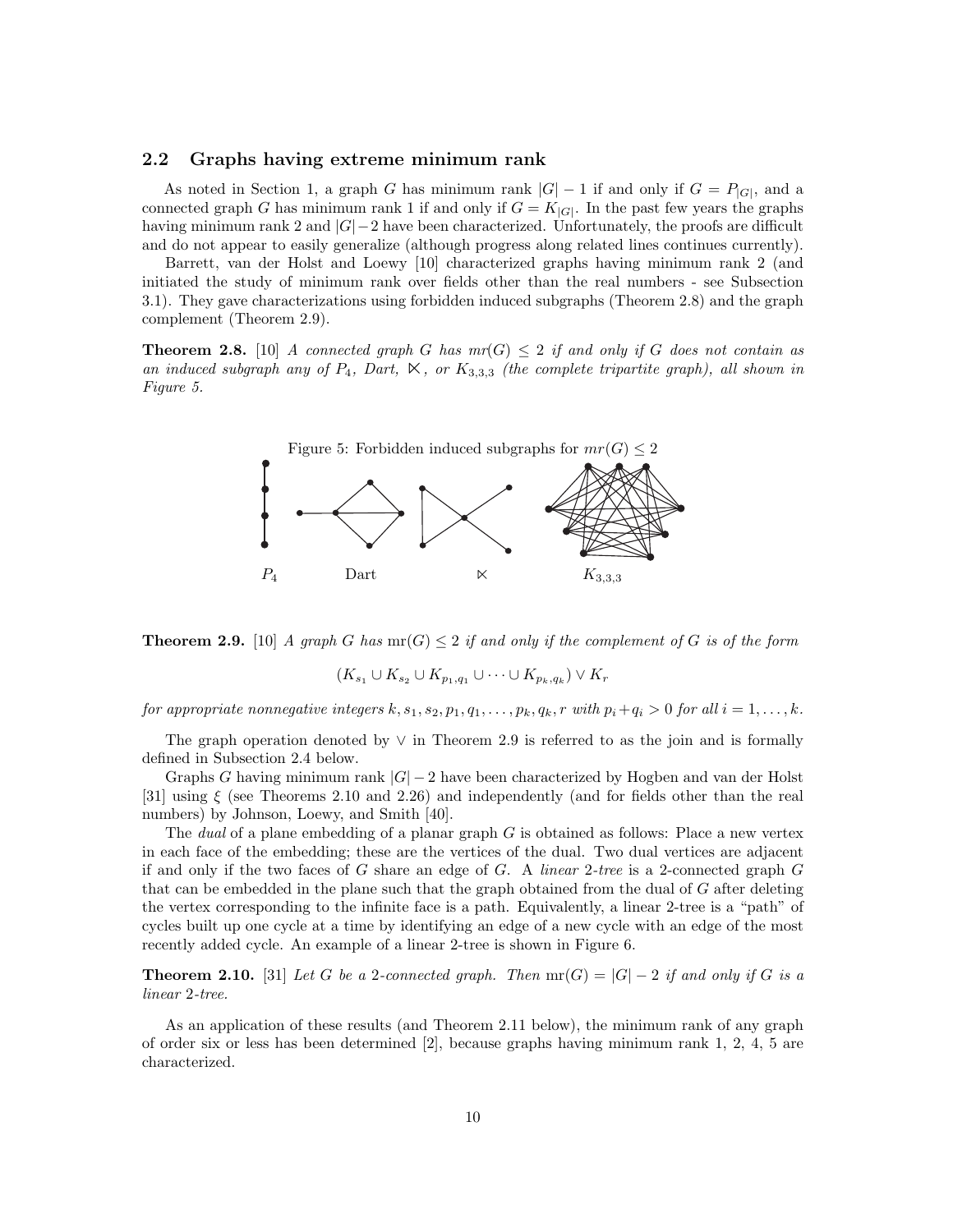

Figure 6: A linear 2-tree

### 2.3 Graphs with cut-vertices

The *rank-spread* of  $G$  at vertex  $v$  is defined to be

$$
r_v(G) = \operatorname{mr}(G) - \operatorname{mr}(G - v).
$$

As noted in [48] (cf. Observation 1.6.6), for any vertex v of  $G, 0 \leq r_v(G) \leq 2$ . The following theorem can be used to reduce the problem of determining minimum rank of a graph that has a cut-vertex to determining the minimum rank of several smaller order graphs.

**Theorem 2.11.** [6], [34] (cut-vertex reduction) If G has a cut-vertex, the problem of computing the minimum rank of G can be reduced to computing minimum ranks of certain subgraphs. Specifically, let v be a cut-vertex of G. For  $i = 1, ..., h$ , let  $W_i \subseteq V(G)$  be the vertices of the ith component of  $G - v$  and let  $G_i$  be the subgraph induced by  $\{v\} \cup W_i$ . Then

$$
r_v(G) = \min\left\{\sum_{1}^{h} r_v(G_i), 2\right\}
$$

and thus

$$
mr(G) = \sum_{1}^{h} mr(G_i - v) + min\left\{\sum_{1}^{h} r_v(G_i), 2\right\}.
$$

The following corollary is an immediate consequence of Theorem 2.11, and tends to be a handy fact.

**Corollary 2.12.** If  $r_v(G_i) = 0$  for all but at most one of the  $G_i$ , then

$$
mr(G) = \sum_{i=1}^{h} mr(G_i).
$$

Example 2.13. This example illustrates the use of Corollary 2.12. The graph G shown in Figure 7 has cut-vertex 4 and the induced subgraphs  $G[{1, 2, 3, 4}]$  and  $G_1 = G[{4, 5, 6, 7, 8, 9, 10, 11, 12}]$ associated with the two components.



Figure 7: A graph to which Corollary 2.12 can be applied to compute minimum rank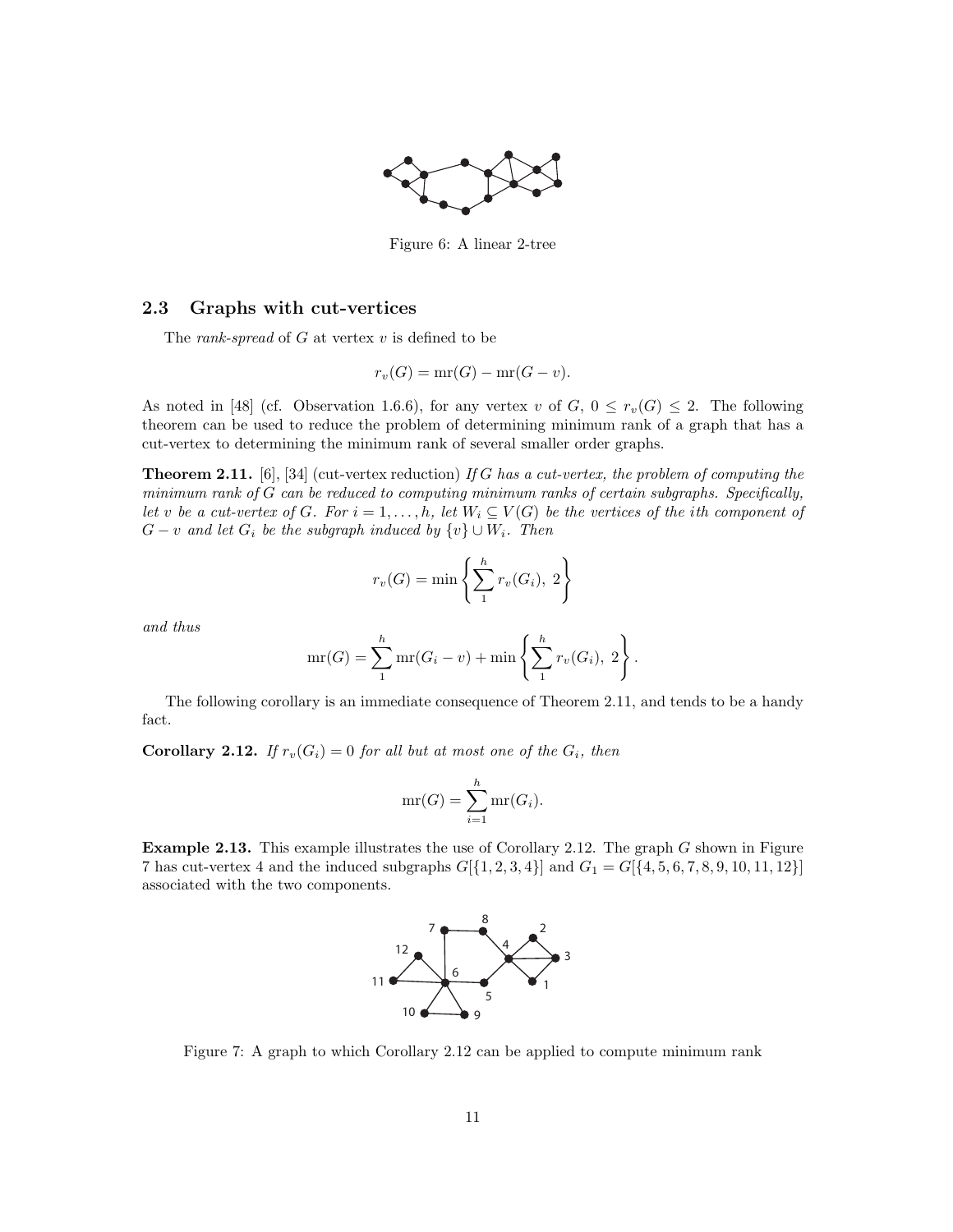By Corollary 1.5 and Observation 1.2.4,  $mr(G[\{1, 2, 3, 4\}]) = 2 = mr(G[\{1, 2, 3\}])$ , so  $r_4(G[\{1, 2, 3, 4\}]) = 0$ . Thus

$$
mr(G) = mr(G_1) + mr(G[\{1, 2, 3, 4\}]) = mr(G_1) + 2.
$$

The graph  $G_1$  has the cut-vertex 6 and induced subgraphs  $G[\{4, 5, 6, 7, 8\}], G[\{6, 9, 10\}],$  and  $G[{6, 11, 12}]$ . Since complete graphs have rank 1,  $mr(G[{6, 9, 10}] ) = mr(G[{9, 10}] ) = 1$ , so  $r_6(G[\{6, 9, 10\}]) = 0$ , and similarly  $r_6(G[\{6, 11, 12\}]) = 0$ . Thus,

$$
\operatorname{mr}(G_1)=\operatorname{mr}(G[\{4,5,6,7,8\}]) + \operatorname{mr}(G[\{6,9,10\}]) + \operatorname{mr}(G[\{6,11,12\}]) = 3+1+1=5.
$$

Thus,  $mr(G) = mr(G_1) + 2 = 5 + 2 = 7$ .

Analogous cut-set reduction results for cut-sets of size two have been observed recently by van der Holst [32], although many more cases have to be considered and so its utility is unclear.

#### 2.4 Unicyclic graphs

As noted in Subsection 2.1, for trees on n vertices, the minimum rank is equal to n minus the path cover number; or equivalently the path cover number coincides with the maximum multiplicity. In Example 2.7 it is demonstrated that this relation no longer persists for graphs in general. However, for unicyclic graphs there is a still a weak relationship between the minimum rank and path cover number, and this can be used to compute minimum rank easily (see Algorithm 2.16). Just to be clear, for a graph  $G$ , the path cover number of  $G$  is defined to be the smallest number of vertex disjoint induced paths that cover the vertices of G.

For the 5-sun in Example 2.7,  $mr(H_5) = 8$  and thus that  $P(H_5) > M(H_5) = 2$ , and in some sense, this is the worst case for unicyclic graphs.

Let  $C_n$  be an *n*-cycle. The graph  $H_n$  obtained from  $C_n$  by appending a leaf to each vertex on  $C_n$  is called an *n*-sun. Let  $U \subseteq V(C_n)$ . The graph H obtained from  $C_n$  by appending a leaf to each vertex in  $U$  is called a *partial n-sun* (see Figure 2.4).



Figure 8: Partial 6-sun

In a effort to calculate the minimum rank of a unicyclic graph, in [7] a new parameter was considered and defined as  $\eta(G) = P(G) - M(G)$ . Of course, for a tree T,  $\eta(T) = 0$ . Since  $M(G) = |G| - \text{mr}(G)$ , it follows that  $\eta(G) = P(G) - |G| + \text{mr}(G)$ , or

$$
mr(G) = |G| - P(G) + \eta(G).
$$

A type of graph surgery on unicyclic graphs was considered, which was referred to as "trimming branches."

A vertex v is said to be *appropriate* if there exist at least two pendent paths from  $v$  [48]. In  $[6]$  it was shown that any appropriate vertex of a graph has rank-spread 2. A vertex v is called a peripheral leaf if  $\deg(v) = 1$  and  $\deg(u) \leq 2$  where u is the only neighbour of v. We consider (induced) subgraphs of a given graph  $G$ , obtained by the following "trimming" procedures.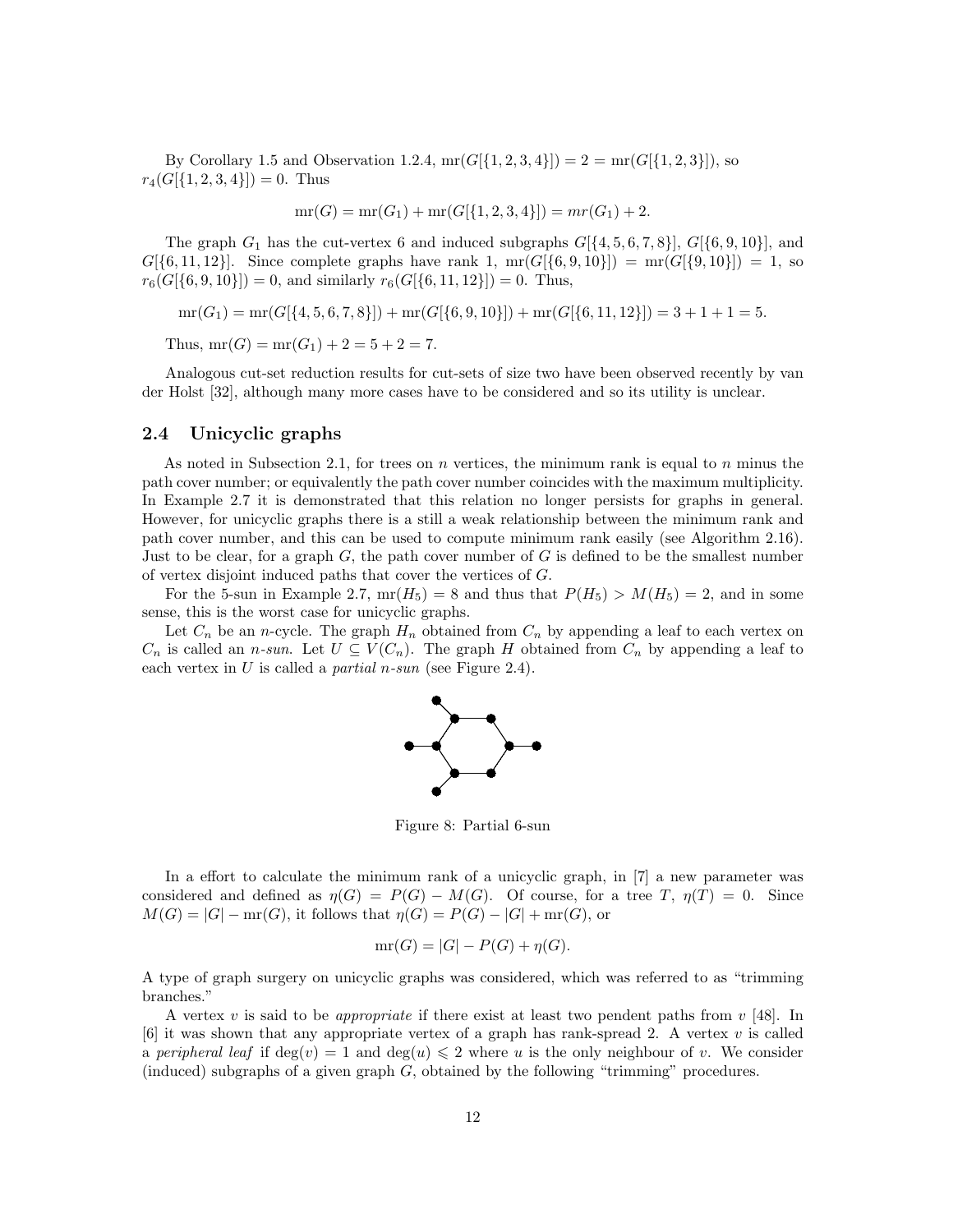- 1. Deletion of an appropriate vertex. If v is an appropriate vertex,  $G' = G v$  is said to be obtained from G by deletion of an appropriate vertex.
- 2. Deletion of an isolated path. If one component of G is a path P, the graph  $G' = G V(P)$  is said to be *obtained from G by deletion of an isolated path*. In general, this process is required after the deletion of an appropriate vertex, which leaves two or more isolated paths.
- 3. Deletion of a peripheral leaf. If v is a peripheral leaf,  $G' = G v$  is said to be obtained from G by deletion of a peripheral leaf.

A trimmed form of a graph G is an induced subgraph, obtained by a sequence of the above mentioned trimming operations, that does not contain peripheral leaves, isolated paths and/or appropriate vertices. In [7] it was shown that the trimmed form of a graph is unique, and that the parameter  $\eta$  is preserved under trimming. Consequently, a formula for both  $\eta$  and mr of a unicyclic graph followed.

**Corollary 2.14.** [7] Let G be a unicyclic graph. Then

$$
\eta(G) = \begin{cases} 1 & \text{if } \check{G} \text{ is an } n\text{-sun, } n > 3, \text{ odd;} \\ 0 & \text{otherwise.} \end{cases}
$$

**Corollary 2.15.** Let  $G$  be a unicyclic graph on n vertices. Then

$$
mr(G) = \begin{cases} n - P(G) + 1 & \text{if } G \text{ is an } n\text{-sun, } n > 3, \text{ odd} \\ n - P(G) & \text{otherwise.} \end{cases}
$$

Algorithm 2.5 can be adapted to find a minimal path cover and thus to compute path cover number and minimum rank of a tree or unicyclic graph.

**Algorithm 2.16.** Computation of  $mr(G)$  and  $P(G)$  for a tree or unicyclic graph G. Input: A tree or unicyclic graph G. Output:  $mr(G), P(G), \eta(G)$  and a minimal path cover  $\mathcal{P}$ .

- 1. Set  $P = \emptyset$ ,  $\eta(G) = 0$ , and  $G' = G$ .
- 2. While  $G'$  has a pendent generalized star:
	- (a) Let v be the the center of a pendent generalized star of  $G'$ ; let the pendent paths be denoted  $P_1, P_2, \ldots, P_k$ .
	- (b) Let  $P_0$  be the path obtained by joining  $P_1$  and  $P_2$  to v by edges of G.  $\mathcal{P} = \mathcal{P} \cup \{P_0, P_3, \ldots, P_k\}.$
	- $(c)$  Remove v from  $G'$ .
- 3. If  $G'$  has a cycle C, then
	- (a) If C has a vertex v of degree  $\geq 4$  in G':
		- i. Let the pendent paths of v be denoted  $P_1, P_2, \ldots, P_k$ . Let  $P_0$  be the path obtained by joining  $P_1$  and  $P_2$  to v by edges of T where  $P_1, P_2, \ldots, P_k$  are the pendent paths.  $\mathcal{P} = \mathcal{P} \cup \{P_0, P_3, \ldots, P_k\}.$
		- $ii.$  Remove  $v$  from  $G'$ .
		- iii. Go to Step 2.
	- (b) Else C does not have a vertex v of degree  $\geq 4$  in G':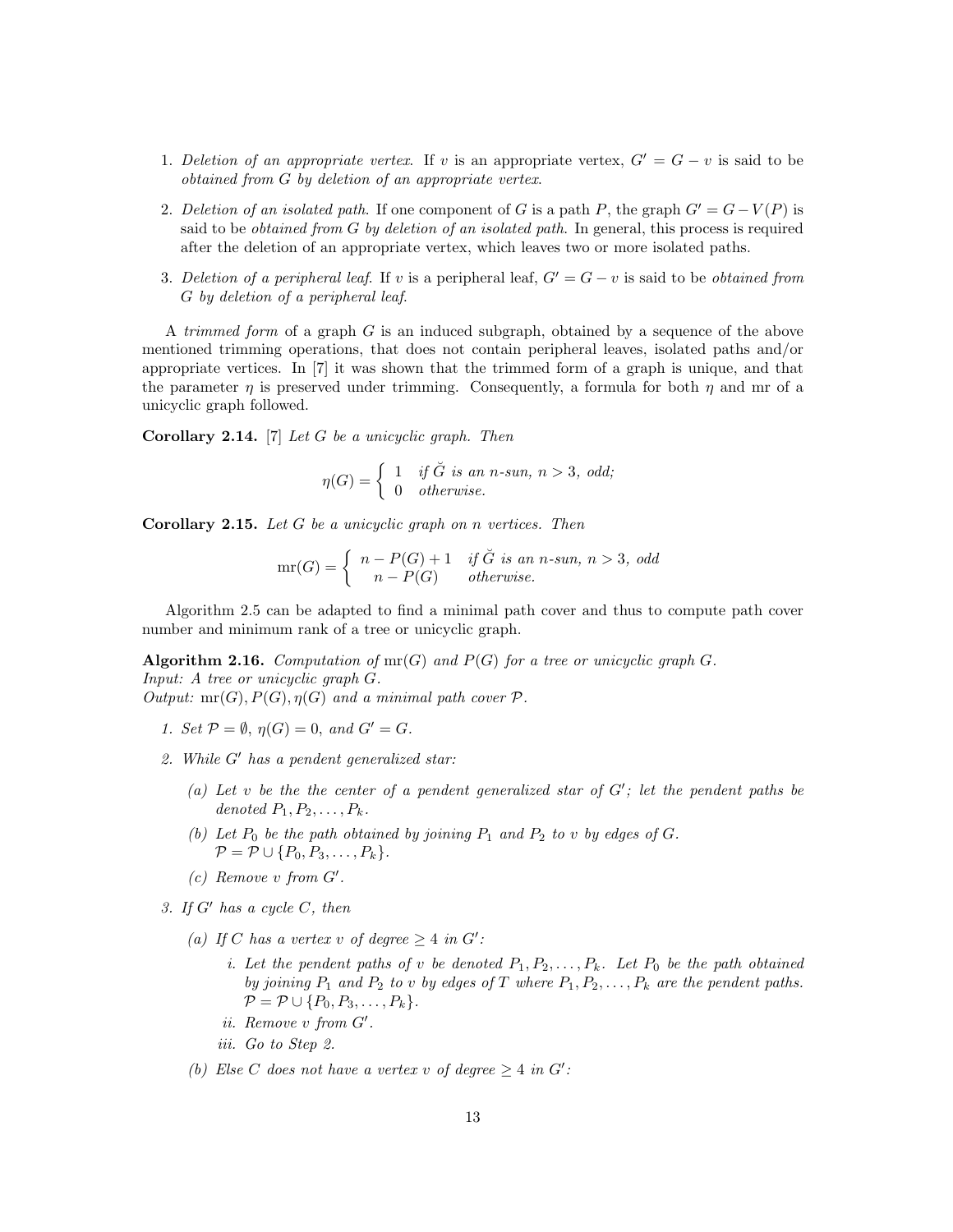- i. Select a minimal path cover for C and its pendent paths.
- ii. If every vertex of  $C$  has a pendent path and the length of  $C$  is odd and greater than 3 then  $n(G) = 1$ .
- 4. If G' is a generalized star with center v, then let  $P_0$  be the path obtained by joining  $P_1$  and  $P_2$  to v by edges of T where  $P_1, P_2, \ldots, P_k$  are the pendent paths.  $P = \mathcal{P} \cup \{P_0, P_3, \ldots, P_k\}.$
- 5.  $P(G)$  is the number of paths in  $P$ .
- 6.  $mr(G) = |G| P(G) + \eta(G)$ .

**Example 2.17.** We use Algorithm 2.16 to compute  $P(G) = M(G)$  and mr(G) for the unicyclic graph G shown in Figure 9.



Figure 9: The graph  $G$  in Example 2.17

Initially we can choose any of  $\{1, 3, 9\}$  as the center of a pendent generalized star, and we choose all of these before choosing any other center. (Although not required in the form of the algorithm given here, the intent is to select all pendent generalized stars of the original graph first and work from the outside in.) Then vertex 7 is the center of a pendent generalized star. All of these vertices are removed from  $G'$  and the paths shown in Figure 10 are in the path cover  $\mathcal P$ .



Figure 10: Partial path cover for the graph  $G$  in Example 2.17

Since the component containing the cycle has a vertex without a pendent path, step 3(b)ii does not happen and  $\eta = 0$ . Finally we cover the cycle and its pendent paths as shown in Figure 11. Thus  $P(G) = 10$  and  $mr(G) = 29 - 10 + 0 = 19$ .

In [7] the trimming procedure was also applied to determine the minimum rank of any graph in the family of so-called block-cycle graphs, that generalizes unicyclic graphs.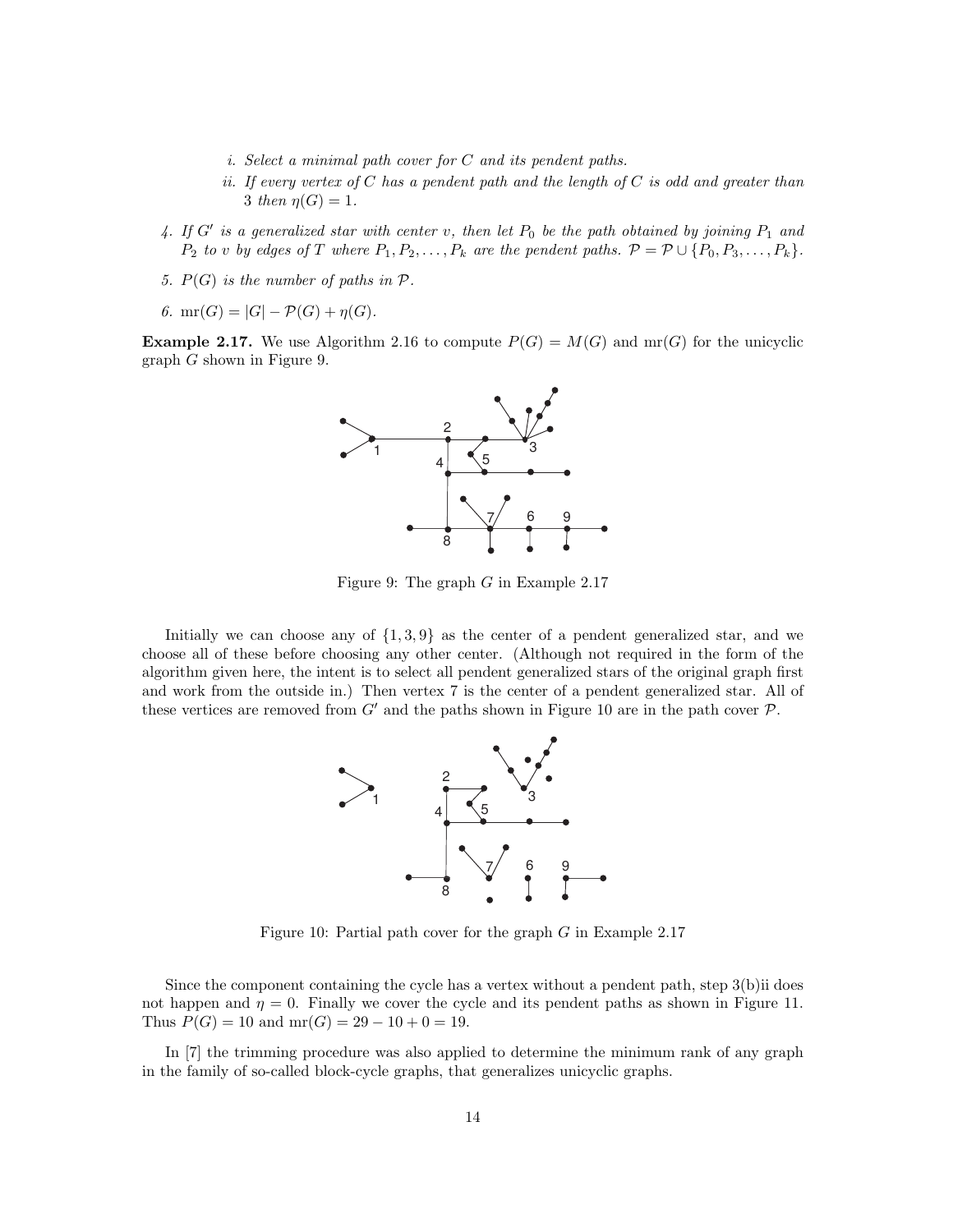

Figure 11: Path cover for the graph  $G$  in Example 2.17

#### 2.5 Joins of graphs

Considering Theorem 2.9 above it is evident that the graph operation "join" is both useful and plays a role in the minimum rank of graphs.

The join  $G \vee G'$  of two disjoint graphs  $G = (V, E)$  and  $G' = (V', E')$  is the union of  $G \cup G'$  and the complete bipartite graph with with vertex set  $V \cup V'$  and partition  $\{V, V'\}$ .

In [5] the minimum rank of the join of graphs was considered explicitly under the assumption of a new property known as balanced inertia. A symmetric matrix A has balanced inertia if  $i-(A) \leq i+(A) \leq i-(A) + 1$ , where  $i-(i_+)$  is the number of negative (positive) eigenvalues of A. In an analogous fashion we say that a graph G is *inertia-balanced* if there exists  $A \in \mathcal{S}(G)$  that satisfies

- $rank(A) = mr(G)$ , and
- A has balanced inertia.

Many graphs are known to be inertia-balanced such as trees,  $K_n$ , and  $C_n$ . Before we state the main results in [5] on the minimum rank of the join of graphs, we need to lay out some prerequisite terminology.

There were two items that played a key role in the analysis in [5]: isolated vertices; and  $K_{3,3,3}$ . We define the *join minimum rank* of G to be jmr(G) = mr( $G \vee K_1$ ), and note that  $mr(G) \leq jmr(G) \leq mr(G) + 2$  (cf. Observation 1.6.6).

Let  $G = G = \bigvee_{i=1}^{r} G_i$  be a join of r graphs. Then G is said to be anomalous if

- 1. for each i,  $\text{jmr}(G_i) \leq 2$ ; and
- 2.  $K_{3,3,3} = \overline{K}_3 \vee \overline{K}_3 \vee \overline{K}_3$  is a subgraph of G.

Such a definition is essential, since, for the inertia-balanced graph  $G = K_{3,3,3} = \overline{K}_3 \vee \overline{K}_3 \vee \overline{K}_3$ , we have  $3 = \text{mr}(G) \neq \text{max}\{\text{imr}(G_i)\} = 2.$ 

One of the main results in [5] is the following

**Theorem 2.18.** [5] Let  $G = \bigvee_{i=1}^{r} G_i$ ,  $r > 1$ , where each  $G_i$  is inertia-balanced. Then G is inertia-balanced, and

$$
mr(G) = \begin{cases} \max_i \{jmr(G_i)\} & if G \text{ is not anomalous;} \\ 3 & if G \text{ is anomalous.} \end{cases}
$$

**Example 2.19.** (Complete multipartite graph) Let  $n_1 \geq n_2 \geq \cdots \geq n_k \geq 0$ . Then we let  $G = K_{n_1, n_2, ..., n_k} := \overline{K}_{n_1} \vee \overline{K}_{n_2} \vee \cdots \vee \overline{K}_{n_k}$ . Using the result above and [5] it follows that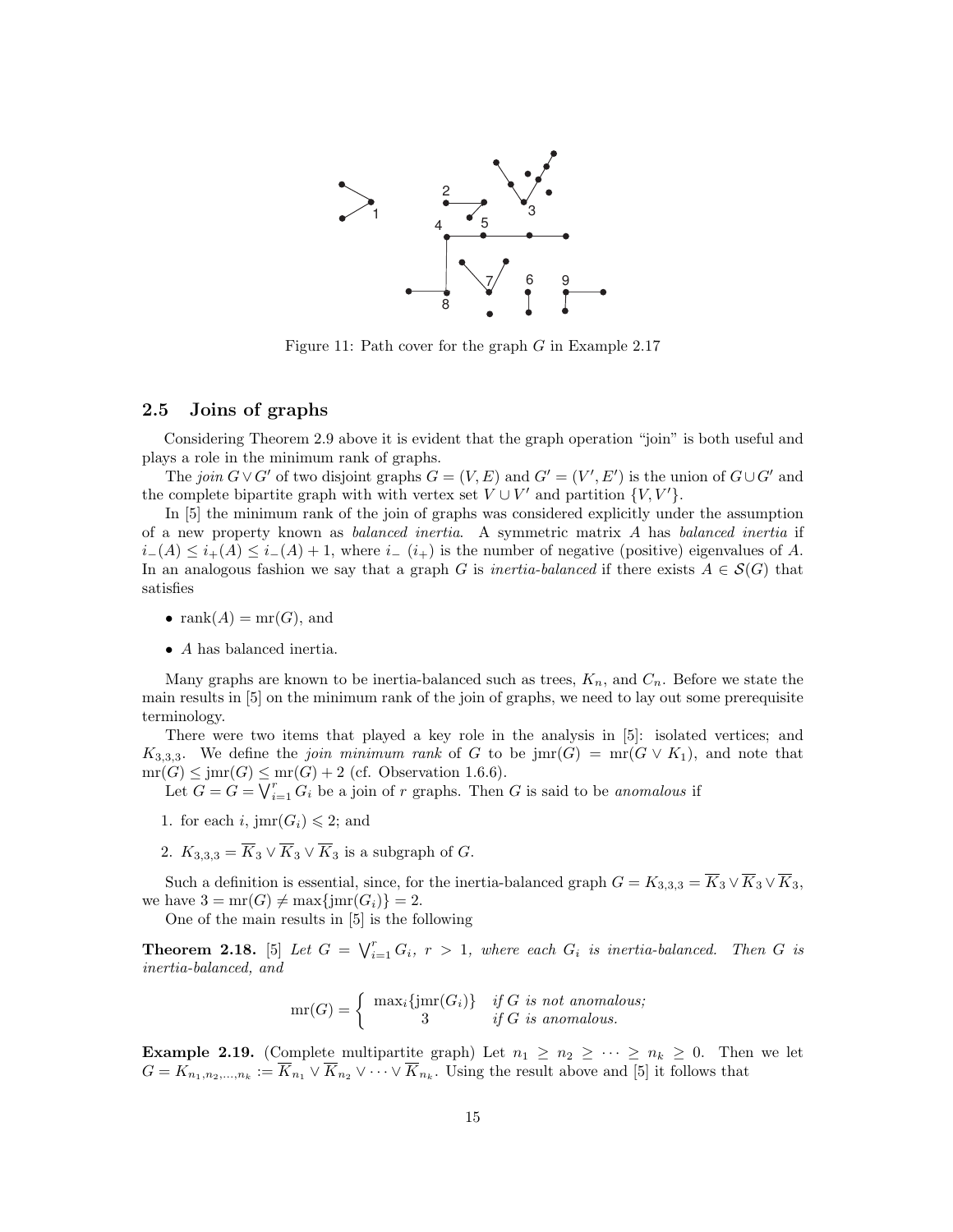$$
mr(G) = \begin{cases} 0 & \text{if } k = 1; \\ 1 & \text{if } n_1 = n_2 = 1, n_3 = 0; \\ 2 & \text{if } n_1 > 1, n_3 < 3; \\ 3 & \text{if } n_3 \ge 3; \end{cases}
$$

Looking more closely at Theorem 2.8 we observe that  $P_4$  is a forbidden induced subgraph, so any graph G that satisfies  $\text{mr}(G) \leq 2$  must not contain  $P_4$ . The class of graphs that do not contain  $P_4$  as an induced subgraph are well-studied and are known as *decomposable graphs* (or *cographs*). An equivalent formulation of a decomposable graph is that it can be expressed as a sequence of unions and joins of isolated vertices. In [5] the minimum rank of all decomposable graphs was completely worked out and is given by

**Theorem 2.20.** [5] Let  $G = \bigvee_{i=1}^{r} G_i$ ,  $r > 1$ , be a connected decomposable graph. Then G is inertia-balanced, and

$$
mr(G) = \begin{cases} max_i \{jmr(G_i)\} & if G \text{ is not anomalous;} \\ 3 & if G \text{ is anomalous.} \end{cases}
$$

As a consequence, another characterization of  $mr(G) = 2$  graphs can be stated in the following manner.

**Corollary 2.21.** [5] A connected graph G has minimum rank 2 if and only if  $G = \bigvee_{i=1}^{r} G_i$ ,  $r > 1$ , where either

1.  $G_i = K_{m_i} \cup K_{n_i}$ , for suitable  $m_i \geq 1$ ,  $n_i \geq 0$ , or

2. 
$$
G_i = \overline{K}_{m_i}
$$
, for a suitable  $m_i \geq 3$ ;

and option (2) occurs at most twice.

#### 2.6 Colin de Verdière-type parameters

A graph parameter  $\zeta$  is monotone on induced subgraphs if for any induced subgraph H of G,  $\zeta(H) \leq \zeta(G)$ . Recall that minimum rank is monotone on induced subgraphs (cf. Observation 1.6.2). This property can be useful in bounding  $mr(G)$  from below; for example, the length of the longest induced path in G is a lower bound for  $mr(G)$ . Unfortunately, maximum multiplicity of an eigenvalue is not monotone on induced subgraphs (the deletion of any vertex with rank-spread equal to 2 increases  $M$ ).

In 1990 Colin de Verdière ([15] in English) introduced the graph parameter  $\mu$  which is equal to the maximum multiplicity of eigenvalue 0 among all generalized Laplacian matrices having a given graph and also satisfying the so-called Strong Arnold Hypothesis (defined below). Reference [33] provides an excellent introduction to the parameter  $\mu$  from a linear algebra perspective. The parameter  $\mu$  was the first of several related parameters that are minor monotone and bound the maximum eigenvalue multiplicity from below. In this subsection we discuss several of these Colin de Verdière-type parameters and their use for computing the maximum eigenvalue multiplicity (or equivalently, the minimum rank) of a graph. These parameters are most useful when the graph has a large number of edges (since a matrix with many nonzero entries is more likely to satisfy the Strong Arnold Hypothesis), and least useful for trees, where a convenient method already exists for evaluation of maximum multiplicity and minimum rank (see Algorithms 2.3 and 2.5 in Subsection 2.1).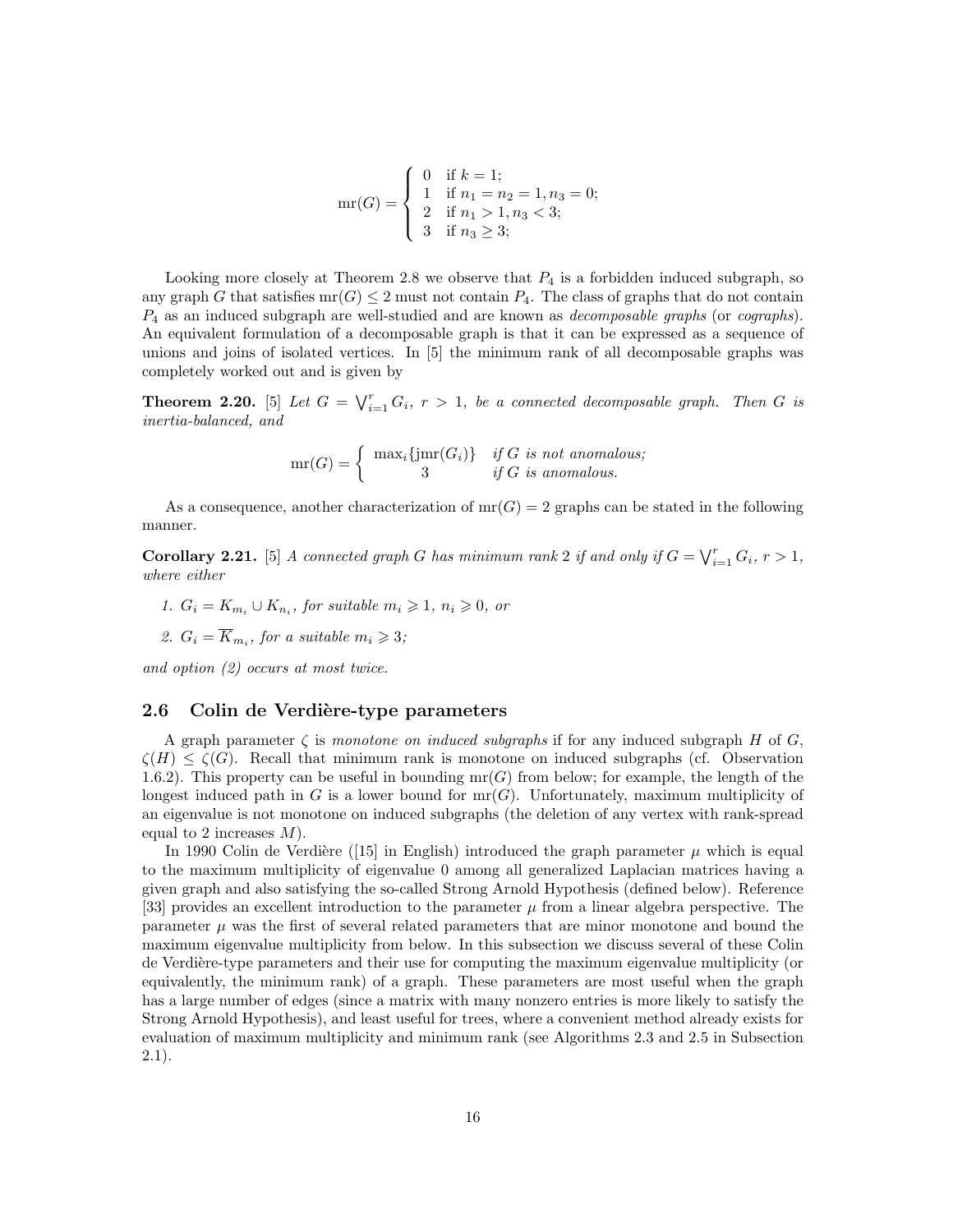The computation of Colin de Verdière-type parameters is generally difficult, but once the value of at least one of these parameters is known for a specific graph  $G$ , this information can be used to obtain desirable bounds for any graph that has  $G$  as a minor. For the purpose of computing minimum rank or maximum eigenvalue multiplicity, these parameters should be used only for connected graphs (each component should be analyzed separately).

A symmetric real matrix  $M$  is said to satisfy the *Strong Arnold Hypothesis* provided there does not exist a nonzero symmetric matrix  $X$  satisfying:

- $MX = 0$ .
- $M \circ X = 0$ .
- $I \circ X = 0$ .

where  $\circ$  denotes the Hadamard (entrywise) product and I is the identity matrix. The Strong Arnold Hypothesis is equivalent to the requirement that certain manifolds intersect transversally (see [15], [33]). An interesting short note on testing for the Strong Arnold Hypothesis can be found at [24].

The Colin de Verdière number  $\mu(G)$  (or  $\mu$  for short) [15] is the maximum multiplicity of 0 as an eigenvalue among matrices  $L$  that satisfy:

- L is a generalized Laplacian matrix of G, i.e.,  $L \in S_n$ ,  $\mathcal{G}(L) = G$  and all off-diagonal entries of  $L$  are non-positive  $(L \text{ is a } \text{Z-matrix}).$
- L has exactly one negative eigenvalue (of multiplicity 1).
- L satisfies the Strong Arnold Hypothesis.

The parameter  $\mu$  is used to characterize planarity (see [33] for precise definitions).

Theorem 2.22. [15, 33, 46]

- $\mu(G) \leq 1$  if and only if G is a disjoint union of paths,
- $\mu(G) \leq 2$  if and only if G is outerplanar,
- $\mu(G) \leq 3$  if and only if G is planar,
- $\mu(G) \leq 4$  if and only if G is linklessly embeddable.

The planarity characterizations can be useful in determining  $\mu$ , and hence in bounding minimum rank. If G is not outerplanar, then  $\mu(G) \geq 3$ , so  $M(G) \geq 3$ , and thus mr $(G) \leq |G| - 3$ . If G is not planar, then  $\mu(G) \geq 4$ , so  $M(G) \geq 4$ , and hence  $mr(G) \leq |G| - 4$ .

The parameter  $\nu(G)$  [16] is defined to be the maximum multiplicity of 0 as an eigenvalue among matrices  $A \in S_n$  that satisfy:

- $\mathcal{G}(A) = G$ .
- $\bullet$  A is positive semidefinite.
- A satisfies the Strong Arnold Hypothesis.

See Subsection 3.2 for more information on applications of  $\nu(G)$  to positive semidefinite minimum rank.

In [8] the parameter  $\xi(G)$  was introduced as the Colin de Verdière-type parameter specifically designed for use in computing minimum rank, by removing any unnecessary restrictions (the Strong Arnold Hypothesis seems to be necessary to obtain minor monotonicity). We define  $\xi(G)$  to be the maximum multiplicity of 0 as an eigenvalue among matrices  $A \in S_n$  that satisfy: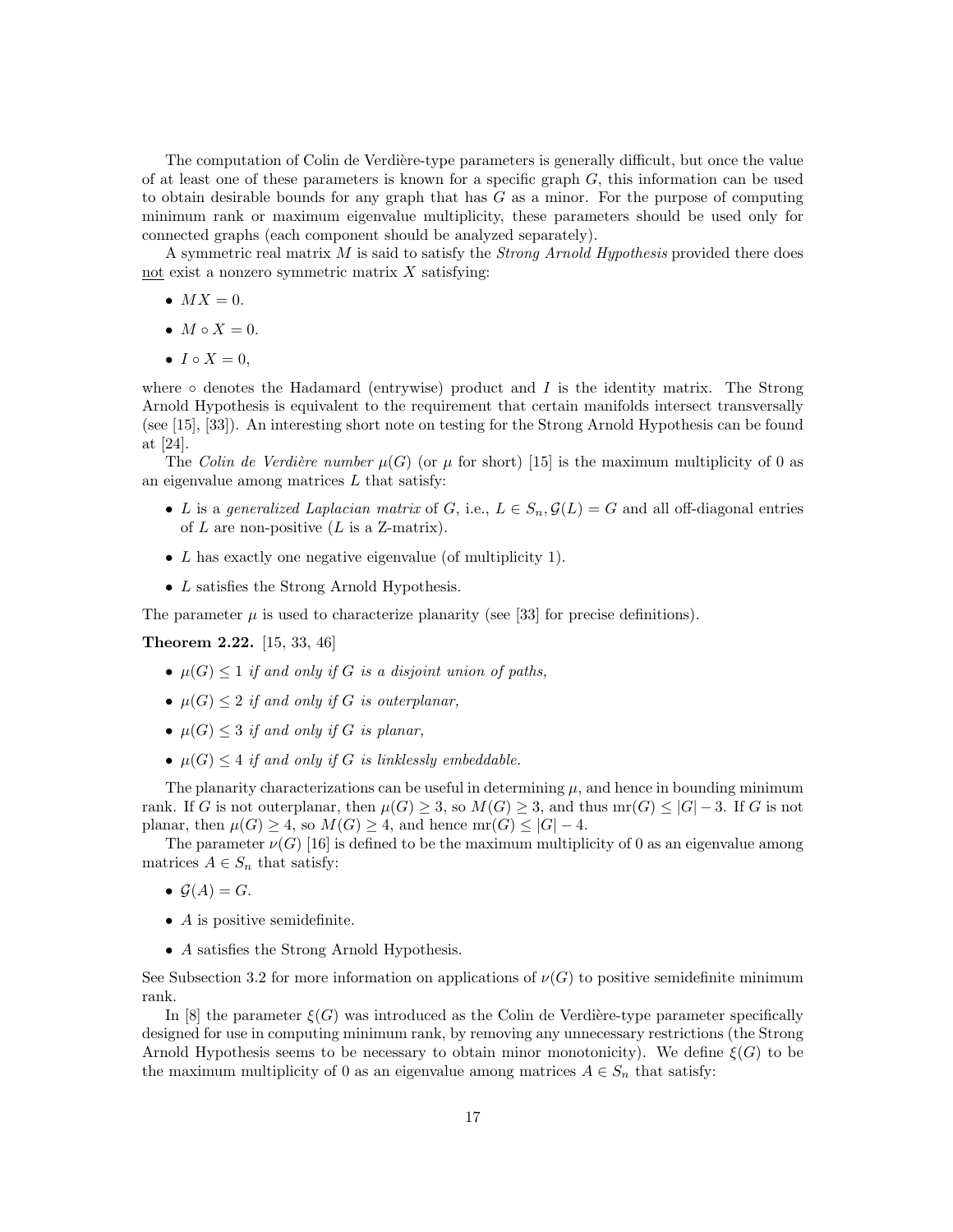- $\mathcal{G}(A) = G$ .
- A satisfies the Strong Arnold Hypothesis.

Clearly,  $\mu(G) \leq \xi(G) \leq M(G)$  and  $\nu(G) \leq \xi(G) \leq M(G)$ . An example in which both  $\mu(G) < \xi(G)$  and  $\nu(G) < \xi(G)$  is given in [8]. Complete bipartite graphs provide immediate examples of graphs G having  $\xi(G) < M(G)$  (cf. Theorem 2.23 below).

**Theorem 2.23.** [8] The values of  $\xi(G)$  are known for the following graphs.

- 1.  $\xi(K_n) = p 1$
- 2.  $\xi(K_{p,q}) = p + 1$  if  $p \leq q$  and  $3 \leq q$ .
- 3.  $\xi(P_n) = 1$
- 4. If T is a tree that is not a path, then  $\xi(T) = 2$ .

A *contraction* of G is obtained by identifying two adjacent vertices of  $G$ , suppressing any loops or multiple edges that arise in this process. A *minor* of  $G$  arises by performing a series of deletions of edges, deletions of isolated vertices, and/or contraction of edges. A graph parameter  $\zeta$  is minor monotone if for any minor  $G'$  of  $G, \zeta(G') \leq \zeta(G)$ .

**Theorem 2.24.** [8] The parameter  $\xi(G)$  is minor monotone.

Corollary 2.25.

- 1. If  $K_p$  is a minor of G, then  $mr(G) \leq |G| p + 1$ .
- 2. If  $p \le q$ ,  $3 \le q$  and  $K_{p,q}$  is a minor of G, then  $mr(G) \le |G| p 1$ .

The Strong Arnold Hypothesis seems to be essential to minor-monotonicity: any matrix realizing  $M(K_{1,4}) = 3$  does not satisfy the Strong Arnold Hypothesis. Obviously, a minor monotone graph parameter is monotone on subgraphs and thus on induced subgraphs.

**Theorem 2.26.** [31] Let G be a 2-connected graph of order n. The following are equivalent:

- 1.  $\xi(G) = 2$ .
- 2.  $M(G) = 2$ .
- 3.  $mr(G) = n 2$ .
- 4. G has no  $K_4$ -,  $K_{2,3}$ -, or  $T_3$ -minor (see Figure 12).
- 5. G is a linear 2-tree.

Figure 12: Forbidden minors for  $mr(G) = n - 2$  (for 2-connected graphs)

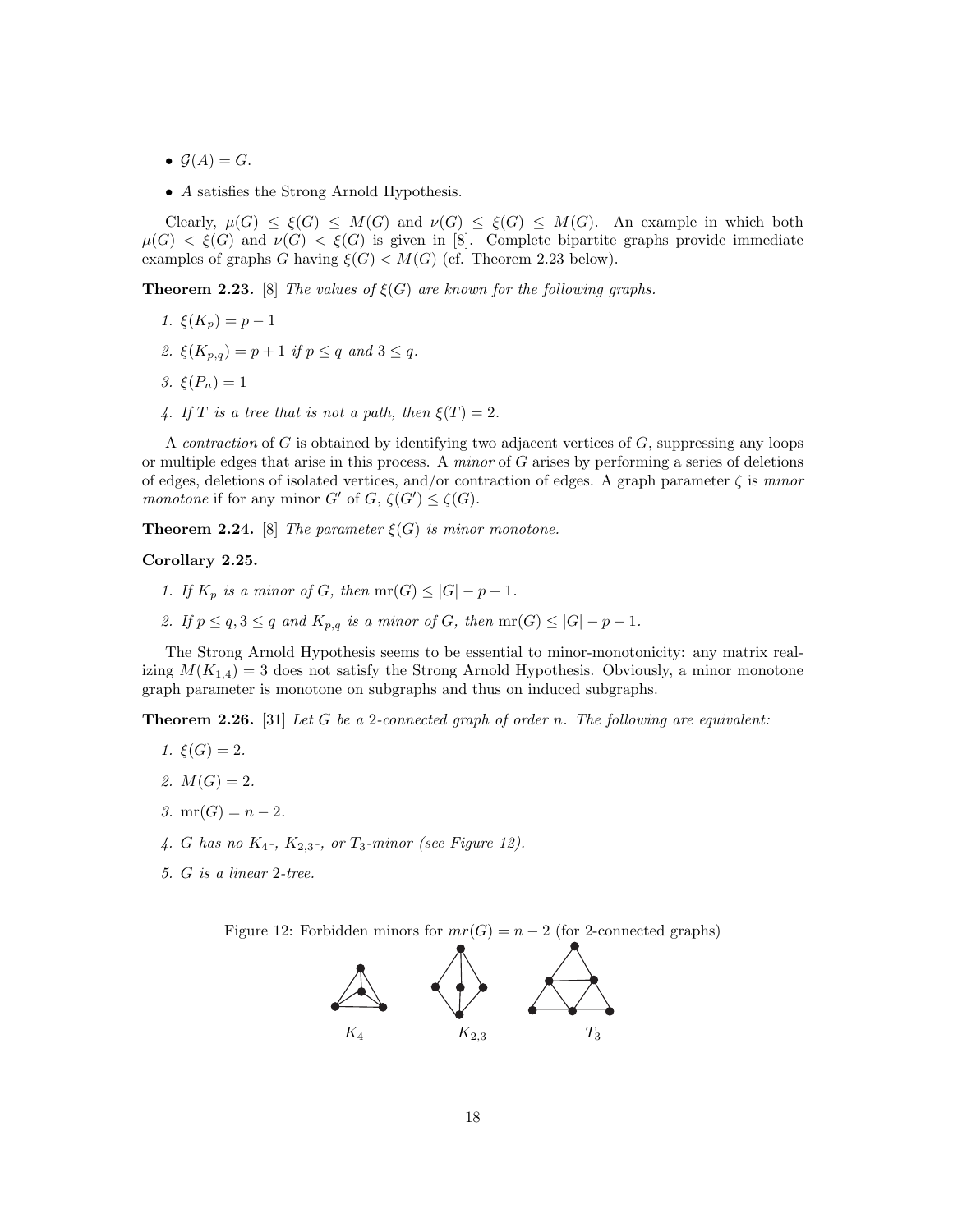Example 2.27. This example shows how we can use monotonicity to compute minimum rank of the graph G shown in Figure 13(a). Note that 3, 4, 5, 6 is an induced path of length four, so  $3 = \text{mr}(P_4) \leq \text{mr}(G)$ .

Figures 13(b),(c) show that  $K_4$  is a minor of G (delete vertex 6 in (b) and then contract on edge  $\{1,5\}$  in (c)). So  $3 = \xi(K_4) \leq \xi(G) \leq M(G)$ . Thus mr(G)  $\leq 6-3=3$ , and so mr(G) = 3.

Figure 13: Using  $\xi$  to compute minimum rank



## 3 Minimum Rank Problems for Other Families of Matrices

In this section we briefly survey the literature on other families of matrices described by a graph for which the minimum rank question has been studied. Many basic facts are the same for all the various types of minimum rank problem (although the value of minimum rank varies with the family), so in this section we adopt the perspective that we are finding the minimum of the ranks of the matrices in a given family  $\mathcal F$  of matrices, and naturally define

$$
mr(\mathcal{F}) = min\{rank(A): A \in \mathcal{F}\}.
$$

We begin by defining several families of matrices associated with a graph  $G$ , and give examples showing that the minimum rank for these families may be different from the conventional minimum rank of G, and observing basic facts that remain true for each of these classes.

One important generalization of the minimum rank problem is to consider symmetric matrices over a field F other than the real numbers. Study of this problem was initiated by Barrett, van der Holst and Loewy in [10]. The set of symmetric matrices of graph G over field F is given by

$$
\mathcal{S}_G^F = \{ A \in S_n(F) : \mathcal{G}(A) = G \},
$$

where  $\mathcal{G}(A)$  is defined in the same way as for real symmetric matrices and  $S_n(F)$  denotes the class of symmetric  $n \times n$  matrices over F. Thus  $mr(G) = mr(\mathcal{S}_G^{\mathbb{R}})$ . Minimum rank of a graph can vary with the field, as the next example illustrates.

**Example 3.1.** When  $F = \mathbb{Z}_2$  we have that  $\text{mr}(\mathcal{S}_{K_{3,3,3}}^{\mathbb{Z}_2}) = 2$  by choosing all diagonal elements 0 (and hence  $\text{mr}(\mathcal{S}_{K_{3,3,3}}^F) = 2$  for any field of characteristic 2), but  $\text{mr}(K_{3,3,3}) = 3$  by Example 2.19.

Over the complex numbers it is perhaps more natural to consider Hermitian matrices rather than symmetric matrices; we denote the set of  $n \times n$  Hermitian matrices by  $H_n$ . The set of Hermitian matrices of graph  $G$  over  $\mathbb C$  is denoted by

$$
\mathcal{H}_G = \{ A \in H_n : \mathcal{G}(A) = G \},
$$

where  $\mathcal{G}(A)$  is defined in the same way as for real symmetric matrices.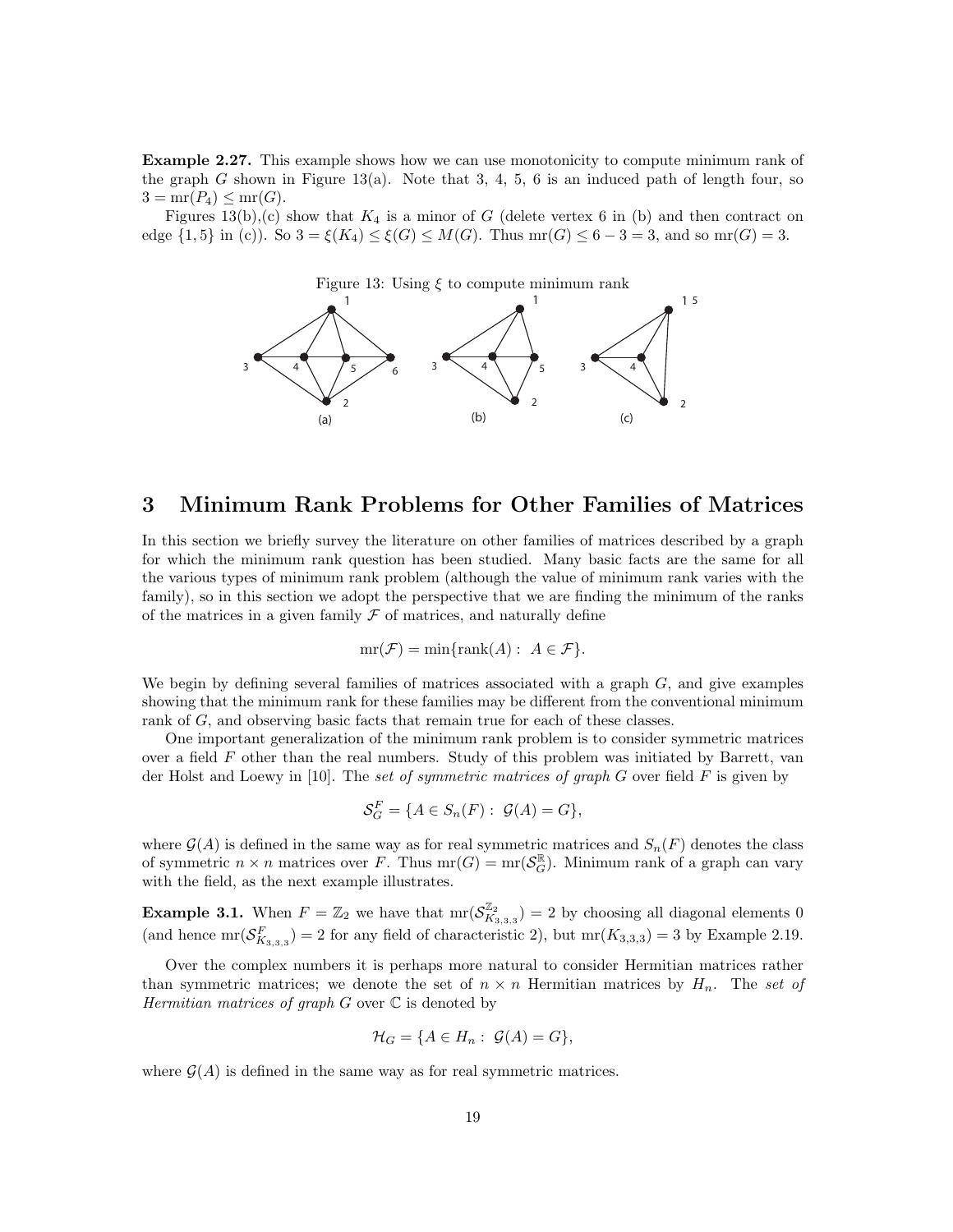**Example 3.2.** From Example 2.19 we know that  $mr(K_{3,3,3}) = 3$ , but  $mr(\mathcal{H}_{K_{3,3,3}}) = 2$ , since it is straightforward to verify that

|                                                                              |              |              |   | 1              | 1                | 1                | $\dot{i}$      | i        |          |    |
|------------------------------------------------------------------------------|--------------|--------------|---|----------------|------------------|------------------|----------------|----------|----------|----|
|                                                                              | 0            |              |   | 1              | 1                | 1                | i              | İ.       | i        |    |
|                                                                              |              |              |   | 1              | 1                | 1                | $\dot{\imath}$ | $\imath$ | i        |    |
|                                                                              | 1            | 1            | 1 | 0              | $\theta$         | 0                | 1              | 1        |          |    |
| $\operatorname*{rank}% \mathcal{M}(n)=-\operatorname*{rank}(\mathcal{M}(n))$ | $\mathbf{1}$ | $\mathbf{1}$ | 1 | 0              | $\boldsymbol{0}$ | $\boldsymbol{0}$ | 1              | 1        | 1        | 2. |
|                                                                              |              |              | 1 | $\overline{0}$ | $\overline{0}$   | 0                | 1              | 1        |          |    |
|                                                                              |              |              |   | $\mathbf 1$    | $\mathbf{1}$     | 1                | 0              | 0        | $\theta$ |    |
|                                                                              |              |              |   | 1              | 1                | 1                | 0              | 0        |          |    |
|                                                                              |              |              |   | $\mathbf 1$    |                  |                  | 0              |          |          |    |

Two other families of matrices associated with a graph are subsets of the real  $n \times n$  positive semidefinite matrices, which we denote by  $S_n^+$ , and the complex  $n \times n$  positive semidefinite matrices, which we denote by  $H_n^+$ . The set of symmetric positive semidefinite matrices of graph G is

$$
\mathcal{S}_G^+ = \{ A \in S_{|G|}^+ : \mathcal{G}(A) = G \},
$$

and the set of Hermitian positive semidefinite matrices of graph G is

$$
\mathcal{H}_G^+ = \{ A \in H^+_{|G|} : \ \mathcal{G}(A) = G \}.
$$

Note that translation by a diagonal matrix may not be possible when considering positive semidefinite matrices.

Example 3.3. Since no diagonal element can be 0 in a positive semidefinite matrix of a connected graph, it follows that for any  $B \in H_{K_{1,3}}^+$ ,  $B(1)$  is a  $3 \times 3$  invertible diagonal submatrix, so  $\lceil$ 1

 $mr(H_{K_{1,3}}^{+}) \geq 3.$  Let  $L =$  $\Big\}$ 3 −1 −1 −1 −1 1 0 0 −1 0 1 0 −1 0 0 1  $\begin{matrix} \phantom{-} \end{matrix}$ be the Laplacian of  $K_{1,3}$ ; since rank $(L) = 3$ , we have  $mr(H_{K_{1,3}}^{+})=3$ . Note  $mr(K_{1,3})=2$ .

**Observation 3.4.** Let  $G$  be a graph. The following statements are well-known and straightforward.

- 1.  $mr(\mathcal{H}_G) \le mr(G) \le mr(\mathcal{S}_G^+).$
- 2.  $\operatorname{mr}(\mathcal{H}_G) \le \operatorname{mr}(\mathcal{H}_G^+) \le \operatorname{mr}(\mathcal{S}_G^+).$

Whereas the first three inequalities in Observation 3.4 can be strict (see Examples 3.2 and 3.3), no example is known of a graph G in which  $mr(\mathcal{H}_G^+) < mr(\mathcal{S}_G^+)$ .

**Observation 3.5.** Let G be a graph and let  $\mathcal{F}_G$  be one of  $\mathcal{S}_G^F$ ,  $\mathcal{H}_G$ ,  $\mathcal{H}_G^+$ ,  $\mathcal{S}_G^+$ . The following results are well-known and straightforward.

- 1. mr $(\mathcal{F}) \leq |G| 1$ .
- 2. If  $G = P_n$ , then  $mr(\mathcal{F}_G) = n 1$ .
- 3. If  $G = K_n$ , then  $mr(\mathcal{F}_G) = 1$ .
- 4. If G is connected and  $mr(\mathcal{F}_G) = 1$ , then  $G = K_{|G|}$ .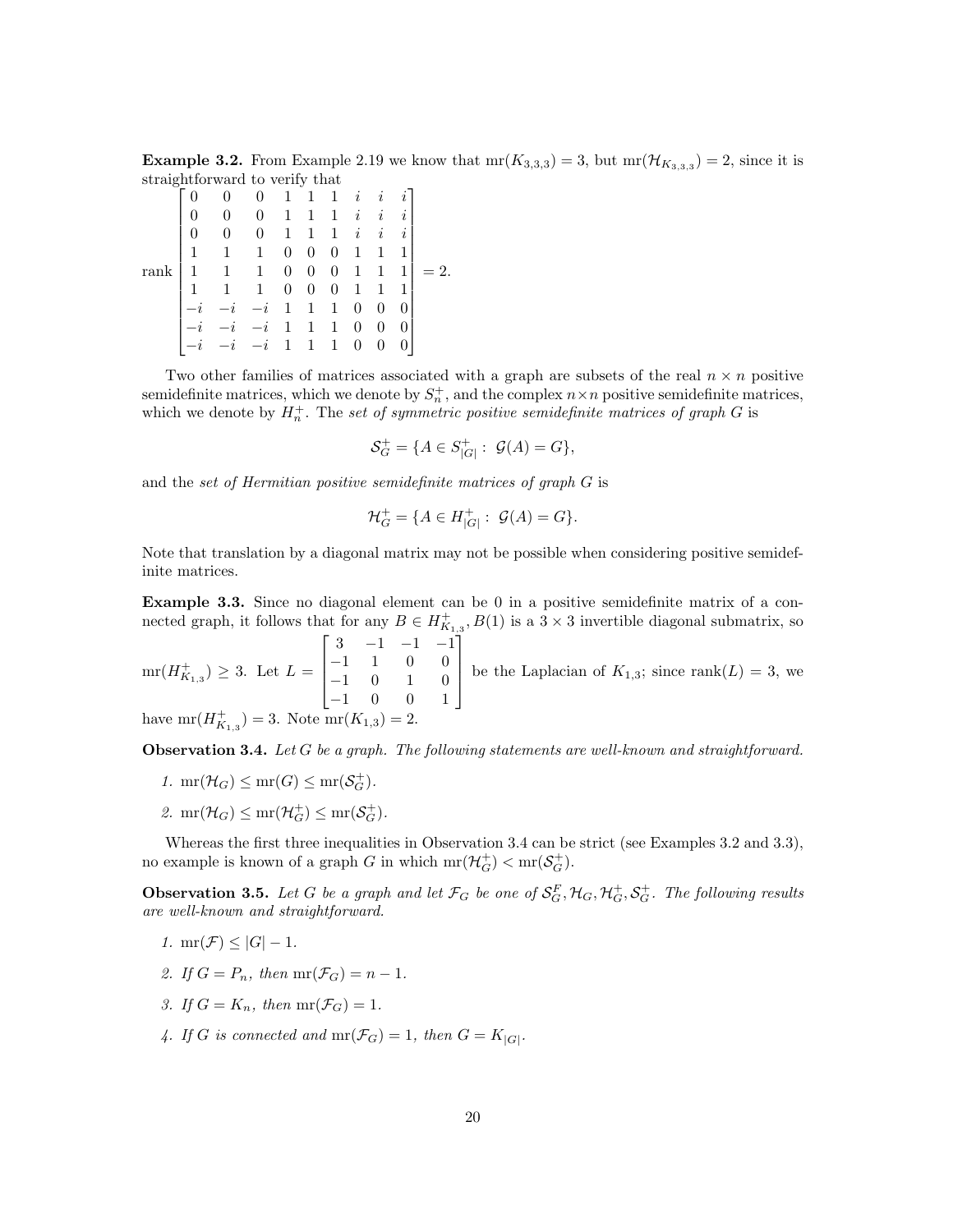5. If the connected components of G are  $G_1, \ldots, G_t$  and  $\mathcal{F}_{G_i}$  denotes for  $G_i$  the same family as  $\mathcal{F}_G$ , then

$$
\mathrm{mr}(\mathcal{F}_G)=\sum_{i=1}^t \mathrm{mr}(\mathcal{F}_{G_i}).
$$

- 6. mr( $\mathcal{F}_G$ )  $\leq |G| c$ , where c is the number of connected components of G.
- 7. If G' is an induced subgraph of G and  $\mathcal{F}_{G'}$  denotes for G' the same family as  $\mathcal{F}_G$ , then  $mr(\mathcal{F}_{G'}) \leq mr(\mathcal{F}_G)$ .

The next two subsections survey results on the minimum rank over arbitrary fields and over positive semidefinite matrices.

If G is a general graph that allows loops but not multiple edges, the minimum rank of the family of matrices described by G was studied in [20], where Algorithm 2.5 was adapted to allow computation of the minimum rank of a tree (with loops).

#### 3.1 Minimum rank of matrices over other fields

The two distinctions that become immediately apparent as sources of variation in minimum rank over arbitrary fields are the field characteristic (characteristic 2 versus everything else) and field size ( especially finite versus infinite).

**Example 3.6.** For the graph G shown in Figure 14,  $mr(G) = 2$ , as can be seen by considering the

matrix  $A =$  $\begin{bmatrix} 1 & 1 & 1 & 1 & 0 & 0 \end{bmatrix}$  $\begin{array}{c} \hline \end{array}$ 1 1 1 1 0 0 1 1 2 2 1 1 1 1 2 2 1 1 0 0 1 1 1 1 0 0 1 1 1 1 , whereas  $\text{mr}(\mathcal{S}_G^{\mathbb{Z}_2})=3$  by computation with all possible diagonal

elements or by [10].



Figure 14: A graph G with  $mr(\mathcal{S}_G^{\mathbb{Z}_2}) > mr(G)$ .

**Example 3.7.** In [10], [11] it is established that for  $G = K_{2,2,2} \vee K_1$  given in Figure 15, mr $(\mathcal{S}_G^{\mathbb{Z}_3}) = 3$ and  $mr(\mathcal{S}_G^F) = 2$  where F is an infinite field of characteristic 3 (see also Theorems 3.11 and 2.8).

**Observation 3.8.** Let G be a graph and let F be a field. The following results are well-known and straightforward.

- 1. If F is a subfield of a field K, then  $mr^F(G) \ge mr^K(G)$ .
- 2. If F is infinite,  $mr(G) \leq cc(G)$ , and more generally, if  $G = \bigcup_{i=1}^{h} G_i$  then  $mr(G) \leq \sum_{i=1}^{h} mr(G_i)$ .
- 3.  $\text{mr}(\mathcal{S}_{K_{p,q}}^F)=2.$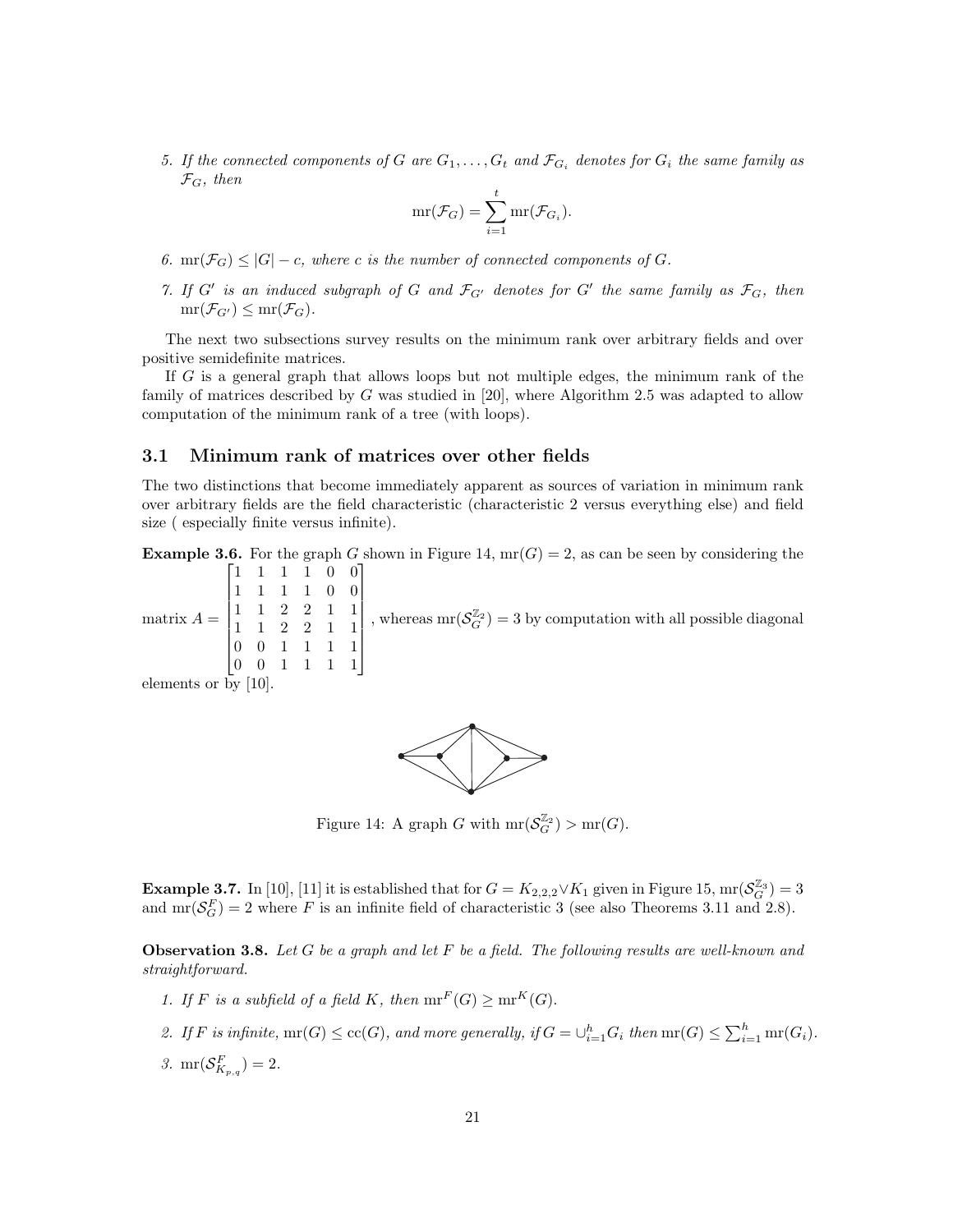

Figure 15: A graph for which minimum rank over a subfield is strictly greater.

Fiedler's Tridiagonal Matrix Theorem has been extended to arbitrary fields (with a few exceptional matrices each having the graph  $K_n$ ) by Rheinboldt, Shepherd, Bento and Leal-Duarte, thereby establishing the following corollary.

**Corollary 3.9.** [9], [51]  $\text{mr}(\mathcal{S}_G^F) = |G| - 1$  if and only if  $G = P_{|G|}$ .

As a consequence,  $\text{mr}(\mathcal{S}_{C_n}^F) = n-2$ . For a tree T, the minimum rank is independent of field, and it can be computed by Algorithm 2.3 or 2.5.

**Theorem 3.10.** [14] For a tree T and any field F,  $mr(S_T^F) = mr(T)$ .

Graphs having minimum rank at most 2 are characterized by forbidden subgraphs and also by graph complements in [10] and [11] for every field (with the characterization depending on field characteristic and size). It was shown in [10] that the graphs  $P_4$ , Dart,  $\ltimes$  (see Figure 5) and  $P_3 \cup K_2$  and  $K_2 \cup K_2 \cup K_2$  all have minimum rank 3 over any field. The rank of  $K_{3,3,3}$  (see Figure 5) depends on the field.

**Theorem 3.11.** [10] Let F be any infinite field of characteristic not two. For any graph  $G$ ,  $mr(\mathcal{S}_G^F) \leq 2$  if and only if  $mr(G) \leq 2$ .

See Theorems 2.8 and 2.9 for the characterizations of minimum rank two over  $\mathbb{R}$ . In [11] it was shown that Example 3.7 is typical, in the sense that for any finite field  $F$  and infinite field of the same characteristic, there is a graph G such that  $2 = mr(S_G^K) < mr(S_G^F)$ .

Wayne Barrett has observed that the proof of Theorem 2.11 remains valid over any field, so cut-vertex reduction (or its corollary) can be applied. The *rank-spread* of  $\mathcal{S}_G^F$  at vertex v is defined as  $r_v(\mathcal{S}_G^F) = \text{mr}(\mathcal{S}_G^F) - \text{mr}(\mathcal{S}_{G-v}^F)$ .

**Theorem 3.12.** (cut-vertex reduction) If G has a cut-vertex, the problem of computing the minimum rank of G can be reduced to computing minimum ranks of certain subgraphs. Specifically, let v be a cut-vertex of G. For  $i = 1, ..., h$ , let  $W_i \subseteq V(G)$  be the vertices of the ith component of  $G - v$  and let  $G_i$  be the subgraph induced by  $\{v\} \cup W_i$ . Then

$$
\mathrm{mr}(\mathcal{S}_G^F)=\sum_1^h \mathrm{mr}(\mathcal{S}_{G_i-v}^F)+\mathrm{min}\left\{\sum_1^h r_v(\mathcal{S}_{G_i}^F), 2\right\}.
$$

**Corollary 3.13.** If  $r_v(\mathcal{S}_{G_i}^F) = 0$  for all but at most one of the  $G_i$ , then

$$
\mathrm{mr}(\mathcal{S}_G^F) = \sum_{i=1}^h \mathrm{mr}(\mathcal{S}_{G_i}^F).
$$

In [21] is is shown that for a finite field, the graphs having minimum rank  $\leq k$  can always be characterized by a finite set of forbidden induced subgraphs. In [40] all graphs having minimum rank  $|G| - 2$  over a field F are characterized.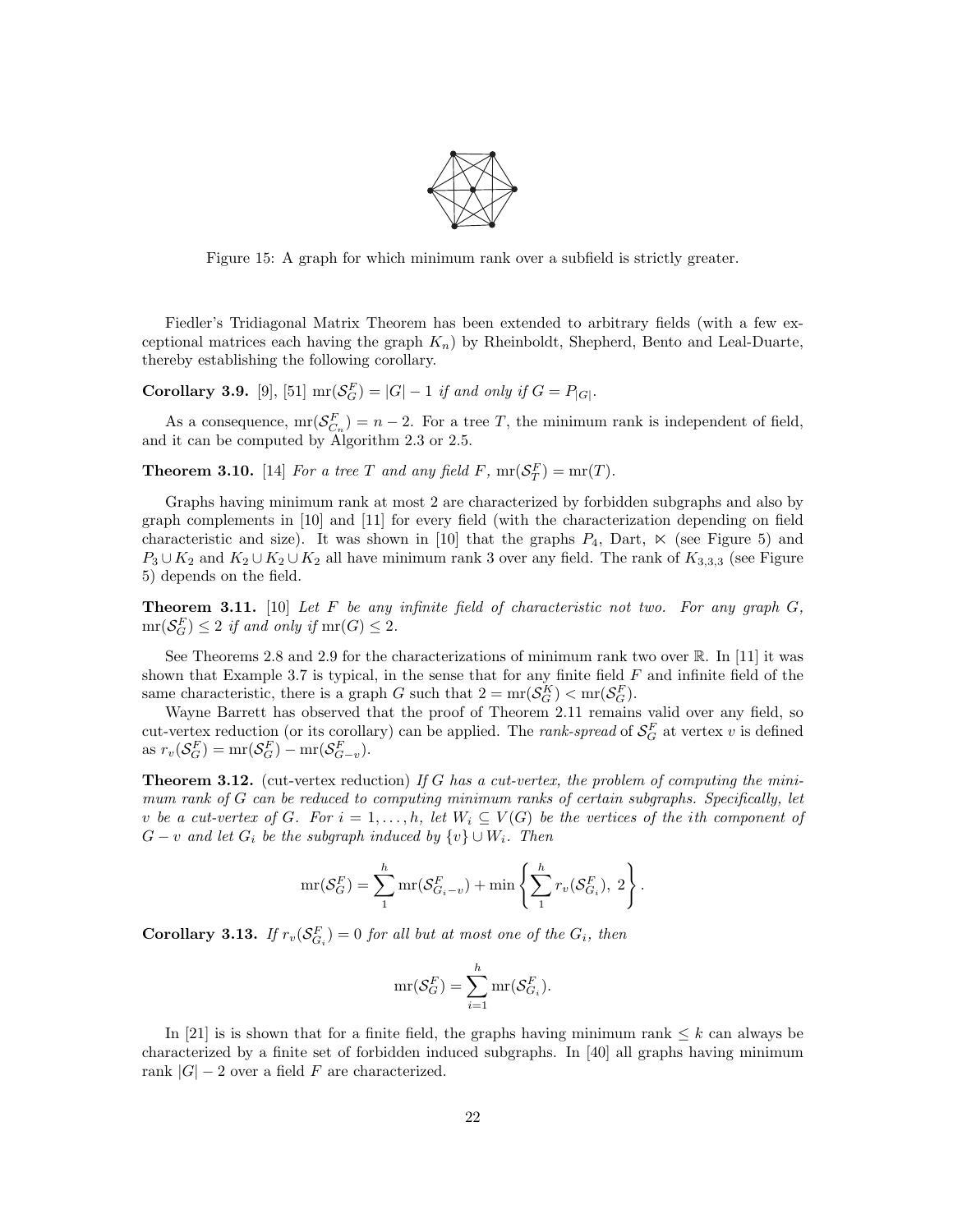#### 3.2 Positive semidefinite minimum rank

The following result essentially follows from Observations 1.8 and 3.5.3 and the fact that positive semidefinite matrices are closed under addition.

**Observation 3.14.** mr $(\mathcal{S}_G^+) \leq \text{cc}(G)$ , and more generally, if  $G = \bigcup_{i=1}^h G_i$  then  $\text{mr}(\mathcal{S}_G^+) \leq \sum_{i=1}^h \text{mr}(\mathcal{S}_{G_i}^+)$  and  $\text{mr}(\mathcal{H}_G^+) \leq \sum_{i=1}^h \text{mr}(\mathcal{H}_{G_i}^+)$ .

As noted in Example 3.3, the positive definite or Hermitian positive definite minimum rank can be larger than the minimum rank, and  $mr(\mathcal{H}_G^+) = |G| - 1$  does not imply that G is a path.

**Theorem 3.15.** [12], [13] The following statements are equivalent

- 1. G is a tree;
- 2. hmr<sup>+</sup> $(G) = |G| 1;$
- 3. mr<sup>+</sup> $(G) = |G| 1$ .

This theorem also follows from results and techniques of Colin de Verdière about the parameter  $\nu$  (and a version of  $\nu$  for complex matrices). Just as  $mr(G) \leq |G| - \xi(G)$ ,  $mr(\mathcal{S}_G^+) \leq |G| - \nu(G)$ . Thus  $mr(\mathcal{S}_G^+) = |G| - 1$  implies  $\nu(G) = 1$  and G is connected. In [16] it is shown that for a connected graph  $G, \nu(G) = 1$  if and only if G is a tree. If T is a tree, then  $mr(S_T^+) = |T| - 1$  since the least (and greatest) eigenvalue of  $T$  must be simple (see [37, 38]).

In the series of papers [12], [13], [27], [35], several interesting results are compiled on the (Hermitian) positive definite minimum rank. Some important observations include: a myriad of notions of linearly independent vertices; Hermitian positive definite minimum rank is reduced to the bipartite case; positive definite minimum rank is computed for chordal graphs and for joins of graphs.

## References

- [1] American Institute of Mathematics workshop,"Spectra of Families of Matrices described by Graphs, Digraphs, and Sign Patterns," held Oct. 23-27, 2006 in Palo Alto, CA.
- [2] American Institute of Mathematics. Minimum rank graph catalog. http://aimath.org/pastworkshops/matrixspectrum.html
- [3] F. Barioli and S. M. Fallat. On two conjectures regarding an inverse eigenvalue problem for acyclic symmetric matrices. Electronic Journal of Linear Algebra, 11: 41–50, 2004.
- [4] F. Barioli and S. M. Fallat. On the eigenvalues of generalized stars and double generalized stars. Linear Algebra and Multilinear Algebra, 53: 269–291, 2005.
- [5] F. Barioli and S.M. Fallat. On the minimum rank of the join of graphs and decomposable graphs, to appear in Linear Algebra and Its Applications.
- [6] F. Barioli, S.M. Fallat, and L. Hogben. Computation of minimal rank and path cover number for graphs. Linear Algebra and Its Applications, 392: 289–303, 2004.
- [7] F. Barioli, S.M. Fallat, and L. Hogben. On the difference between the maximum multiplicity and path cover number for tree-like graphs. Linear Algebra and Its Applications 409: 13–31, 2005.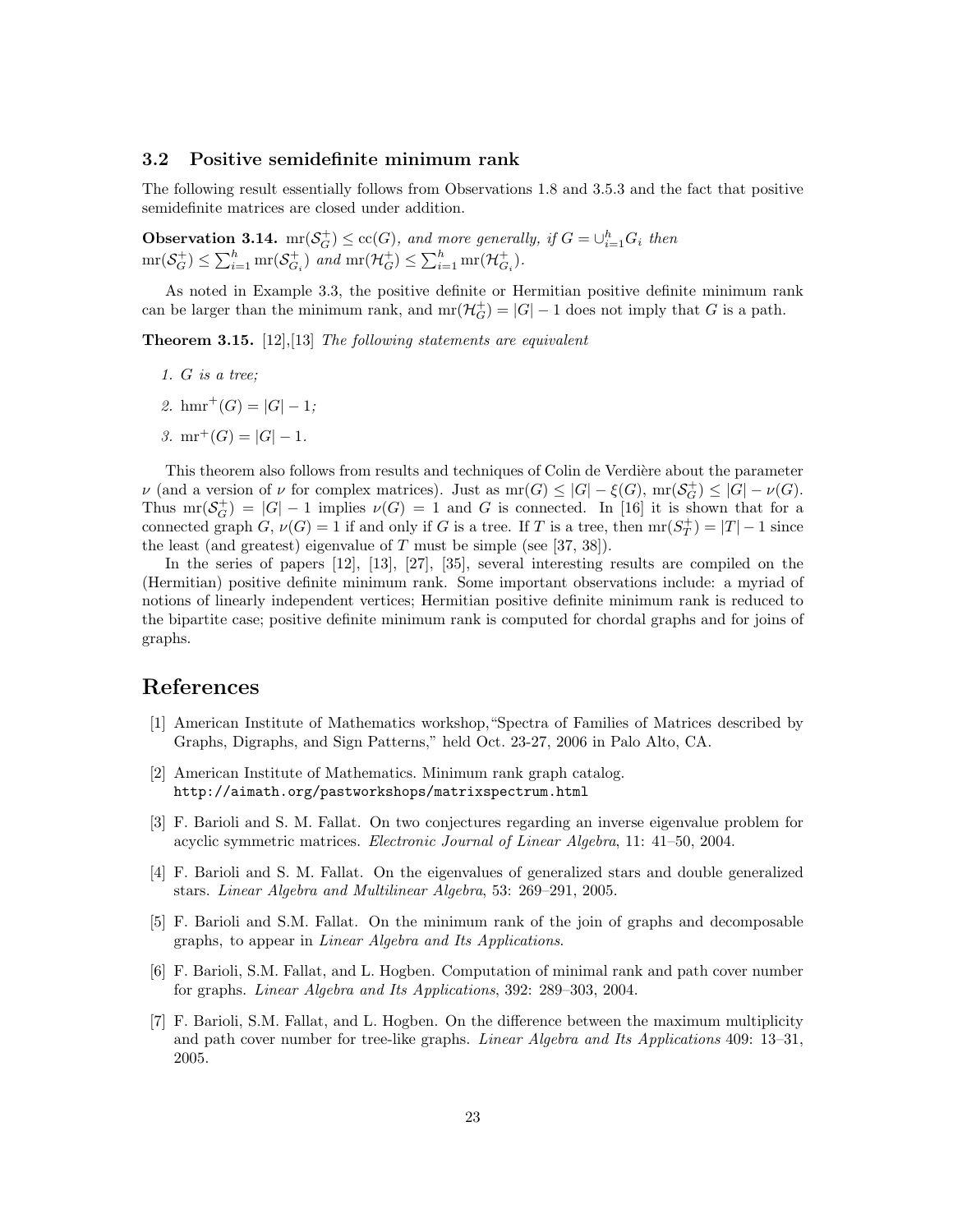- [8] F. Barioli, S.M. Fallat, and L. Hogben. A variant on the graph parameters of Colin de Verdière: Implications to the minimum rank of graphs. *Electronic Journal of Linear Algebra*, 13: 387–404, 2005.
- [9] A. Bento and A. Leal-Duarte. On Fiedler's characterization of tridiagonal matrices over arbitrary fields. Linear Algebra and Its Applications, 401:467–481 (2005).
- [10] W. Barrett, H. van der Holst and R. Loewy. Graphs whose minimal rank is two. Electronic Journal of Linear Algebra, 11: 258–280, 2004.
- [11] W. Barrett, H. van der Holst and R. Loewy. Graphs whose minimal rank is two: The finite fields case. Electronic Journal of Linear Algebra, 14: 32–42, 2005.
- [12] M. Booth, P. Hackney, B. Harris, C. R. Johnson, M. Lay, L. H. Mitchell, S. K. Narayan, A. Pascoe, K. Steinmetz, B. D. Sutton, and W. Wang. On the minimum rank among positive semidefinite matrices with a given graph. Preprint.
- [13] M. Booth, P. Hackney, B. Harris, C. R. Johnson, M. Lay, L. H. Mitchell, S. K. Narayan, A. Pascoe, and B. D. Sutton. The minimum semidefinite rank of a graph. Preprint.
- [14] N. L. Chenette, S. V. Droms, L. Hogben, R. Mikkelson, O. Pryporova. Minimum rank of a tree over an arbitrary field. Preprint.
- [15] Y. Colin de Verdière. On a new graph invariant and a criterion for planarity. In *Graph Structure* Theory. Contemporary Mathematics 147, American Mathematical Society, Providence, 1993: 137–147.
- [16] Y. Colin de Verdière. Multiplicities of eigenvalues and tree-width graphs. Journal of Combinatorial Theory, Series B, 74: 121–146, 1998.
- [17] L. Collatz and U. Sinogowitz, Spektren endlicher Grafen, Abh. Math. Sem. Univ. Hamburg, 21: 63-77, 1957.
- [18] D. Cvetkovic, M. Doob and H. Sachs, Spectra of Graphs, Academic Press, New York, 1979.
- [19] D. Cvetkovic. I.M. Gutman, The algebraic multiplicity of the number zero in the spectrum of a bipartite graph, Math. Vesnik, 9(24): 141-150, 1972.
- [20] L.M. DeAlba, T.L. Hardy, I.R. Hentzel, L. Hogben, A. Wangsness. Minimum Rank and Maximum Eigenvalue Multiplicity of Symmetric Tree Sign Patterns. Linear Algebra and Its Applications, 418: 389-415, 2006.
- [21] G. Ding and A. Kotlov. On minimal rank over finite fields. Electronic Journal of Linear Algebra, 15:210-214, 2006.
- [22] V. Dobrynin, On the rank of a matrix associated with a graph, Discrete Math. 276: 169–175, 2004.
- [23] M. Fiedler. A characterization of tridiagonal matrices. Linear Algebra and Its Applications, 2: 191–197, 1969.
- [24] C. Godsil, http://quoll.uwaterloo.ca/pstuff/cdv.pdf
- [25] R.L. Graham and H.O. Pollak, On the addressing problem for loop switching, Bell System Tech. J. 1:2495–2519, 1971.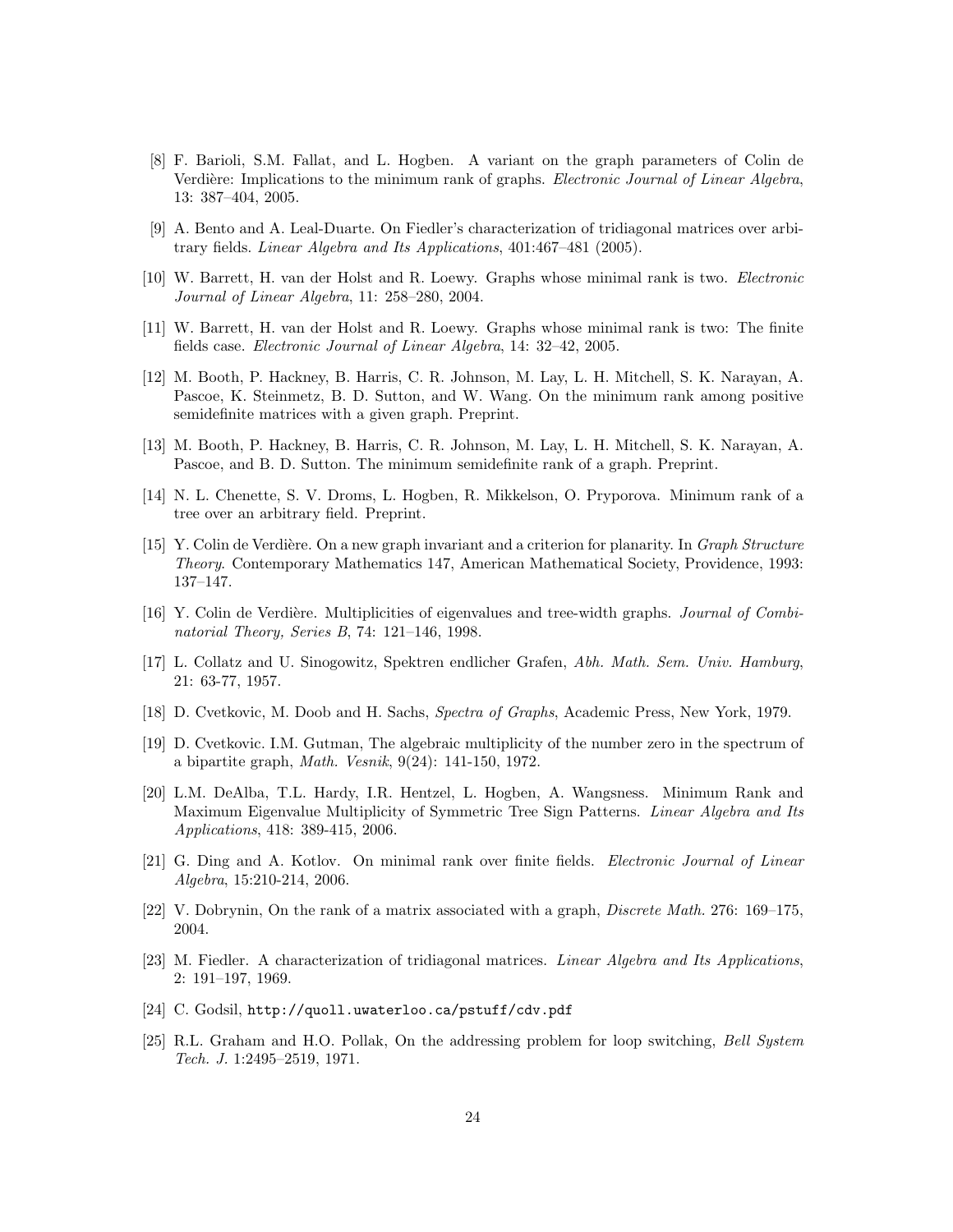- [26] D.A. Gregory, V.L. Watts, B.L. Shader, Biclique decompositions and Hermitian rank, Linear Algebra and Its Applications, 292: 267–280, 1999.
- [27] P. Hackney, B. Harris, M. Lay, L. H. Mitchell, S. K. Narayan, and A. Pascoe. Linearly independant vertices and minimum semidefinite rank. Preprint
- [28] Handbook of Linear Algebra. L. Hogben, Editor. Chapman & Hall/CRC Press, Boca Raton, 2006.
- [29] A.J. Hoffman, Eigenvalues and partitionings of the edges of a graph, Linear Algebra and Its Applications, 5: 137–146, 1972.
- [30] L. Hogben. Spectral graph theory and the inverse eigenvalue problem of a graph. *Electronic* Journal of Linear Algebra, 14:12-31, 2005.
- [31] L. Hogben and H. van der Holst. Forbidden minors for the class of graphs G with  $\xi(G) \leq 2$ . To appear in Linear Algebra and Its Applications.
- [32] H. van der Holst. Minimum rank and 2-separations. Presentation at 13th International Linear Algebra Society Conference, Amsterdam, July 19, 2006.
- [33] H. van der Holst, L. Lovász, and A. Schrijver. The Colin de Verdière graph parameter. In Graph Theory and Computational Biology (Balatonlelle, 1996). Mathematical Studies, Janos Bolyai Math. Soc., Budapest, 1999: 29–85.
- [34] L.-Y. Hsieh. On minimum rank matrices having prescribed graph. Ph. D. Thesis, University of Wisconsin-Madison, 2001.
- [35] Y. Jiang, L. H. Mitchell, and S. K. Narayan. Unitary matrix digraphs and minimum semidefinite rank of a graph. Preprint.
- [36] C. R. Johnson and A. Leal Duarte. The maximum multiplicity of an eigenvalue in a matrix whose graph is a tree. *Linear and Multilinear Algebra* 46: 139–144, 1999.
- [37] C. R. Johnson and A. Leal Duarte. On the possible multiplicities of the eigenvalues of a Hermitian matrix the graph of whose entries is a tree. Linear Algebra and Its Applications, 348: 7–21, 2002.
- [38] C. R. Johnson, A. Leal Duarte, C. M. Saiago. The Parter-Wiener theorem: refinement and generalization. SIAM Journal of Matrix Analysis and Applications 25: 311–330, 2003.
- [39] C. R. Johnson, A. Leal Duarte, C. M. Saiago. Inverse Eigenvalue problems and lists of multiplicities for matrices whose graph is a tree: the case of generalized stars and double generalized stars. Linear Algebra and Its Applications 373: 311–330, 2003.
- [40] C. R. Johnson, R. Loewy and P. A. Smith. The graphs for which maximum multiplicity of an Eigenvalue is Two. Preprint.
- [41] C. R. Johnson and C. M Saiago. Estimation of the maximum multiplicity of an eigenvalue in terms of the vertex degrees of the graph of the matrix. Electronic Journal of Linear Algebra, 9:27–31, 2002.
- [42] I.-J. Kim and B. Shader. Smith Normal Form and acyclic matrices. Preprint.
- [43] T. Kratze, B. Reznik and D. West, Eigensharp graphs: decomposition into complete bipartite subgraphs, Trans. Amer. Math. Soc. 308: 637 – 653, 1988.